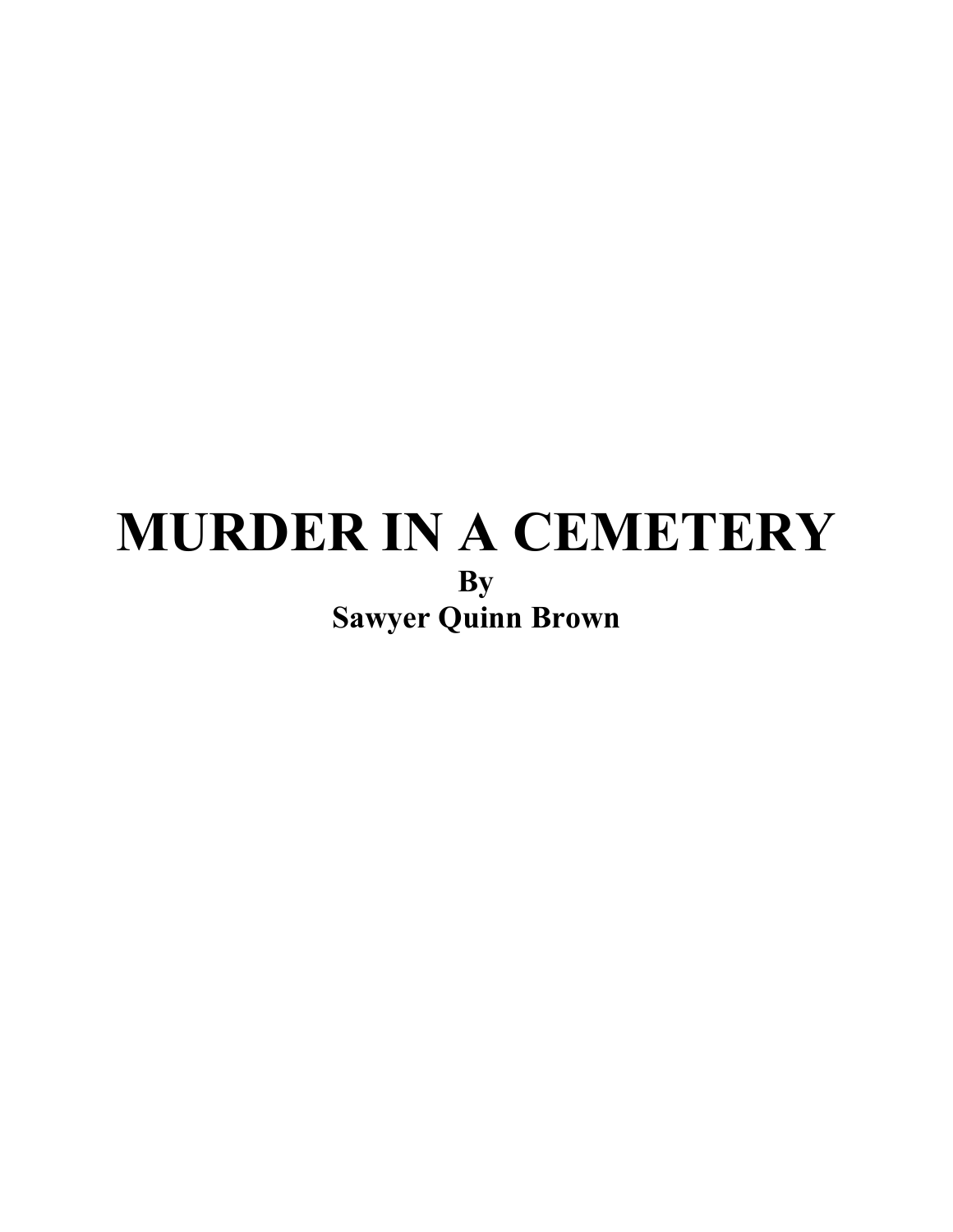#### Copyright © 2022 by Sawyer Quinn Brown

CAUTION: Professionals and Amateurs are hereby warned that performance of **MURDER IN A CEMETERY** is subject to payment of a royalty. It is fully protected under the copyright laws of The United States of America, and of all countries covered by the International Copyright Union (including the Dominion of Canada and the rest of the British Commonwealth) and of all countries covered by the Pan-American Copyright Convention, the Universal Copyright Convention, the Berne Convention, and of all countries with which the United States has reciprocal copyright relations. All rights, including without limitation professional/amateur stage rights, motion picture, recitation, lecturing, public reading, radio broadcasting, television, video or sound recording, all other forms of mechanical, electronic and digital reproduction, transmission and distribution, such as CD, DVD, the Internet, private and file-sharing networks, information storage and retrieval systems, photocopying, and the rights of translation into foreign languages are strictly reserved. Particular emphasis is placed upon the matter of readings, permission of which must be obtained from the Author in writing.

The English language stock and amateur stage performance rights in the United States, its territories, possessions and Canada for **MURDER IN A CEMETERY** are controlled exclusively by Next Stage Press. No professional or nonprofessional performance of the Play may be given without obtaining in advance written permission and paying the requisite fee. Inquiries concerning production rights should be addressed to  $\frac{1}{\text{icensing}(a)}$  nextstagepress.net

#### SPECIAL NOTE

Anyone receiving permission to produce **MURDER IN A CEMETERY** is required to give credit to the Author as sole and exclusive Author of the Play on the title page of all programs distributed in connection with performances of the Play and in all instances in which the title of the Play appears for purposes of advertising, publicizing or otherwise exploiting the Play and/or a production thereof. The name of the Author must appear on a separate line, in which no other name appears, immediately beneath the title and in size of type equal to 50% of the size of the largest, most prominent letter used for the title of the Play. No person, firm, or entity may receive credit larger or more prominent than that accorded the Author.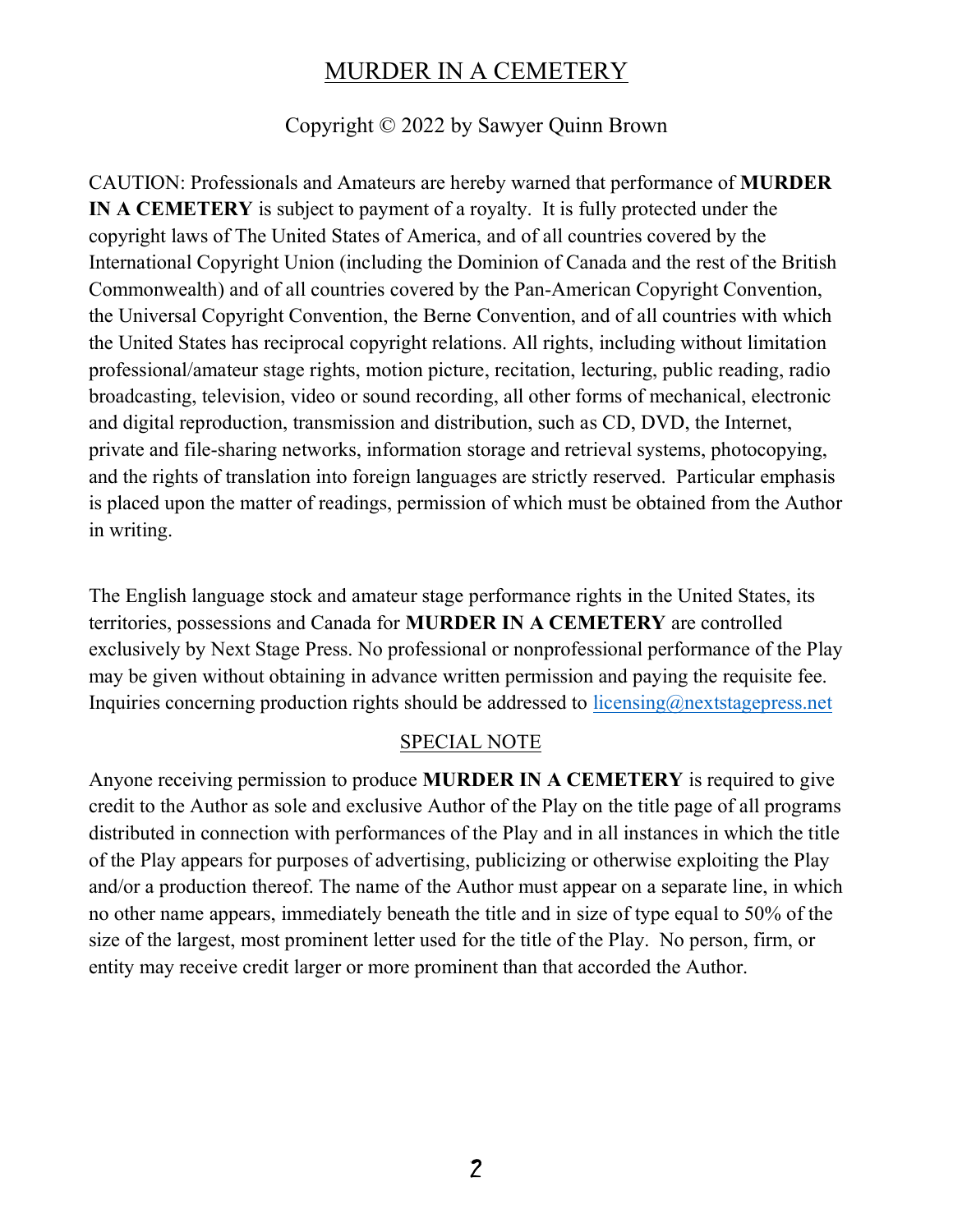*Dedicated to my favorite Murderpros. #DyingForALiving*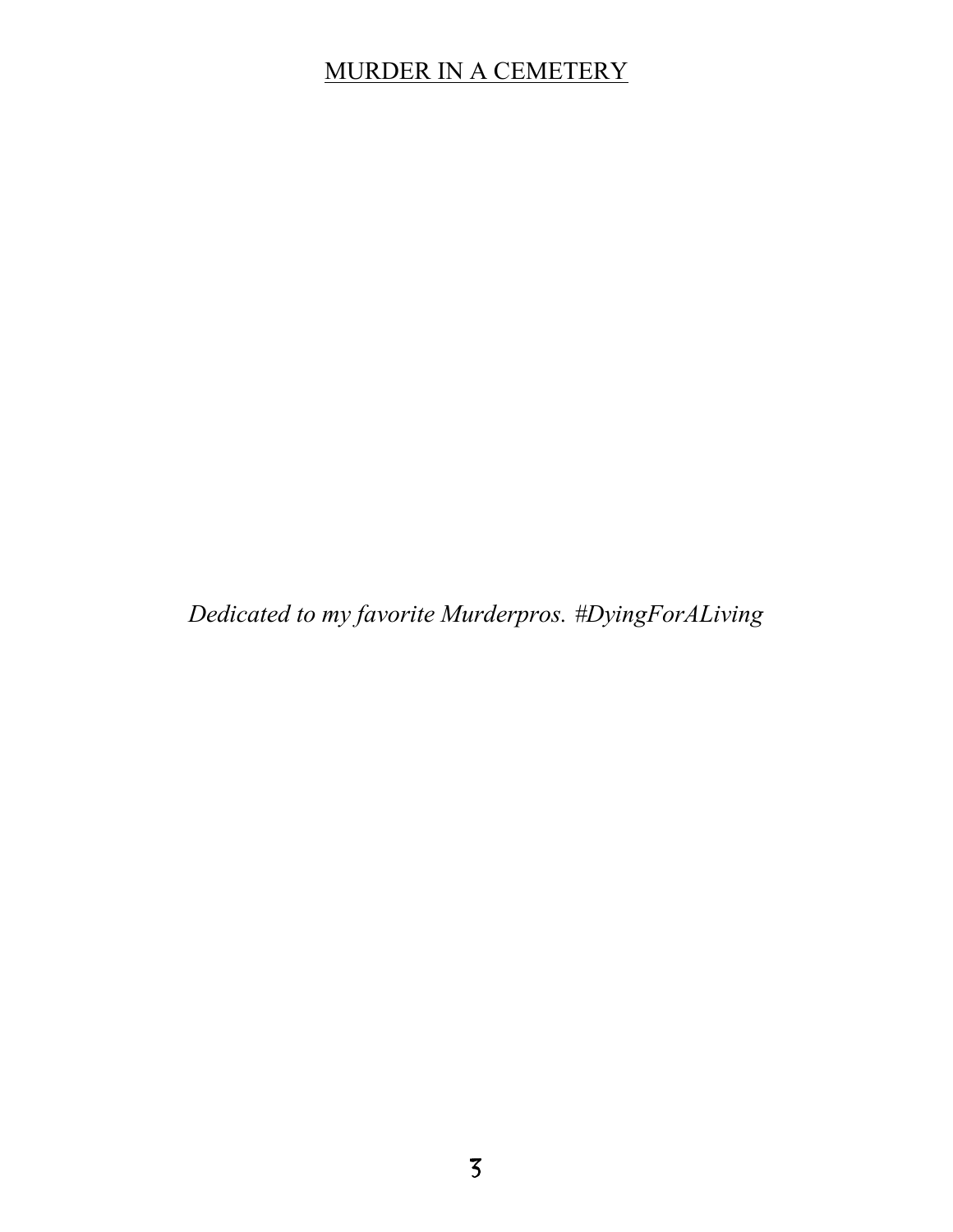#### **DRAMATIS PERSONAE**

LADY SANGUINA (F) - A stereotypical vampire. The hostess of the cryptwarming party. Think red, black, and capes.

IGOR (M or F) - Lady Sanguina's head servant. Wears a dusty suit. British accent, lisp. Big into scientific experimentation. For the purposes of this script, Igor will be he/him.

R.M. STEIN (M or F) - From the Law Offices of Fred & Stein. Lady Sanguina's lover. Has small, tasteful bolts in the neck, maybe a few subtle stitches on the face. For the purposes of this script, R.M. will be he/him.

YOLANDA HUMMINGBIRD (F) - Lady Sanguina's best friend forever. A New-Age witch. Lots of healing crystals. Probably some glitter.

PETUNIA/JASPER "SCRATCH" N. SNIFF (F or M) - A werewolf unaware of their werewolfery. Messy hair. Invited to the party by Doctor von Doktor. For the purposes of this script, Scratch will be she/her.

DOCTOR VON DOKTOR (M or F) - A doctor to the supernatural. Secretly in love with Scratch. For the purposes of this script, the doctor will be he/him.

ZOMBIE SID (NB) - A zombie friend of Lady Sanguina's. Igor's ex. Aggressively nonbinary. Can only speak in grunts and groans. Translations are in Appendix A, and are numbered to correspond to each line.

BRUCE MCCLANE  $(M)$  – Private investigator. Jimmy's dad. Grizzled. One cool customer until he's riled, though once he is riled he is VERY LOUD.

JIMMY MCCLANE (M) - Bruce's teenage son. Jenny's boyfriend. Earnest. "Golly!"

JENNY JAMES (F) - Teenager, Jimmy's girlfriend. From the wrong side of the tracks. Leather jacket and jeans.

PROFESSOR BLUDD (M or F) - A classic vampire. Dresses like a professor think elbow patches. Looks middle-aged, is quite a good deal older than middleaged. Is definitely Better Than You. Outranks Lady Sanguina in a vampire world. For the purposes of this script, Professor Bludd will be he/him. Translations of Professor Bludd's latin lines are in Appendix B, and are numbered to correspond to each line.

GERALDINE PIM (F) - A representative from the Hierarchical Organization for Wayward Lycanthropes (H.O.W.L.). Just at the crypt to reach out to Scratch. Dressed professionally.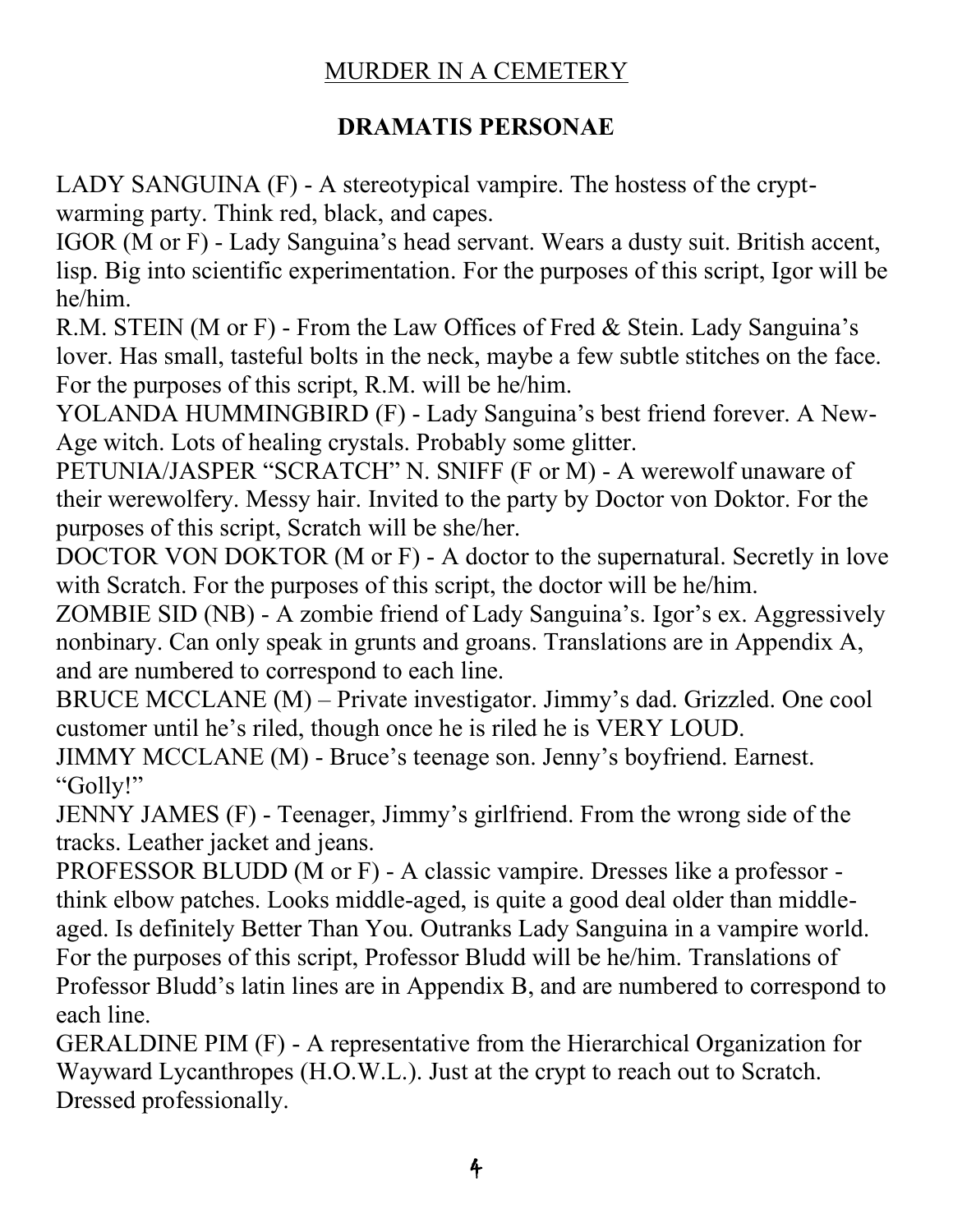# **MURDER IN A CEMETERY**

#### **ACT I SCENE 1**

*The living room in LADY SANGUINA's crypt. The furniture is Victorian and very uninviting. There is a large horizontal sarcophagus upstage center. There are three doors, one on stage left, two towards stage right. The door at stage left is the door to the outside. The door at the far right is to the dining room, and the door closer to center is to a hallway leading to the rest of the crypt.*

*LADY SANGUINA and R.M. STEIN enter from the hallway door, carrying some black crepe paper and tape. They are in the middle of an argument. Lady Sanguina speaks over-the-top formally, while R.M. speaks with a normal, modern tone. As they argue, they are twisting the crepe paper and hanging it along the walls.*

**SANGUINA.** I have told you before that I do not wish to speak about this with you. **R.M.** You're being ridiculous. We both know that you're being ridiculous. **SANGUINA.** It is you who is ridiculous.

**R.M.** Very mature. Maybe you should act your age—oh, except you won't tell me what that is.

**SANGUINA.** You are aware that I am a... new... vampire.

**R.M.** (*Exasperated.*) New like what? Like last year? Or like a hundred years ago? **SANGUINA.** I have told you before that I do not wish to—

**R.M.** Speak about this with me, yeah, I know. I'm just trying to get some context, here. I mean, we've been together for four months and you won't even tell me who turned you into a vampire in the first place! And I told you who reanimated me! I even told you my *real name.*

**SANGUINA.** Dr. Stein didn't name you, he initialed you. Remains comma Mortal. "R.M." It is a charming name.

**R.M.** If you say so. But I told you about all that on our third date.

**SANGUINA.** It was so romantic. (*Gracefully, she takes his arm.*) The moonlight highlighted the stitches on your face winsomely.

**R.M.** That was such a beautiful night. You looked terrifying.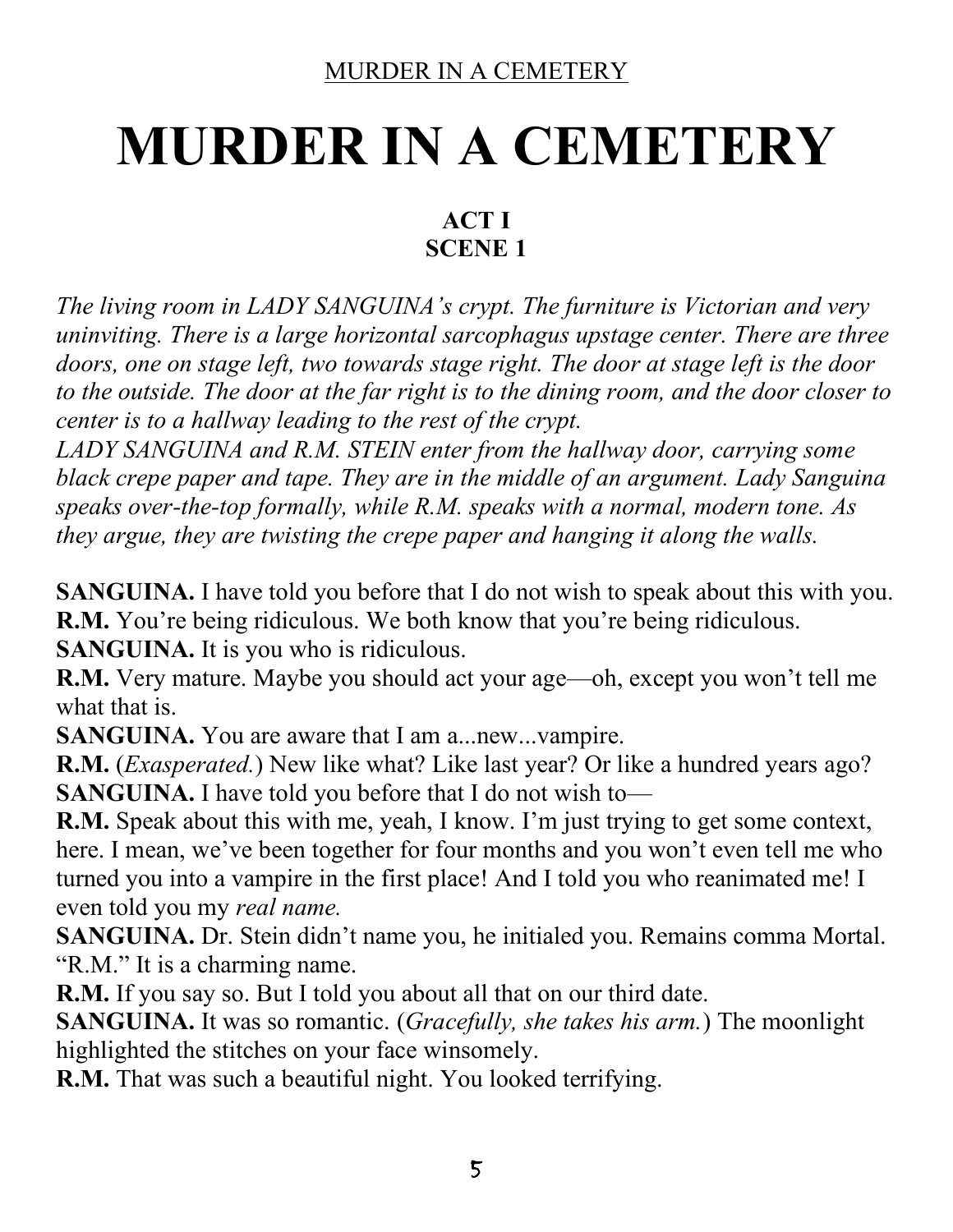**SANGUINA.** (*Touched.*) Thank you.

**R.M.** I offered to let you drink my blood that night. You remember?

**SANGUINA.** So thoughtful.

**R.M.** (*Pulling away from her.*) I wanted to share that with you. The blood and, you know, the experience of giving it to you. (*Pause*.) Or whatever. But you won't even tell me your name.

**SANGUINA.** It is Lady Sanguina, as you well know.

**R.M.** Your real name. The name you were born with.

**SANGUINA.** When a vampire is *reborn*, they receive their true name. Mine is Sanguina.

**R.M.** (*With a sigh.*) You're right, I'm sorry. (*Lady Sanguina sniffs and adjusts her cape. They return to hanging the crepe paper. Brief pause.*) You don't have to act so smug about it.

**SANGUINA.** I have never in my unlife been smug.

**R.M.** Yes, you have. You're smug all the time. It's like your default setting. You're the Queen of Smug. (*Pause.*)

**SANGUINA.** If anything, I am the *Lady* of Smug.

**R.M.** (*Fed up.*) All right, that's it. (*He steps away from the crepe paper, crossing his arms. Lady Sanguina crosses to him, tries to enfold him in a hug, then pulls away sharply.*)

**SANGUINA.** What's that you're wearing?

**R.M.** Special necklace. Wore it just for you. Silver. (*Lady Sanguina steps back, surprised.*)

**SANGUINA.** Come now, my dear...

**R.M.** Maybe I won't stay for dinner tonight. Maybe I'll go out to eat.

**SANGUINA.** There is no call to be dramatic. Where would you go, if not here?

**R.M.** I'd go for *Italian.* (*He stalks off through the door to the hall.*)

**SANGUINA.** Talk to me! (*Lady Sanguina sweeps after him, but before she can make it far, IGOR pops through the dining room door.*)

**IGOR.** Mistress Sanguina.

**SANGUINA.** Igor, I have told you many times that it is "Lady Sanguina."

**IGOR.** Of course, Mistress. I just wanted to ask your opinion on something to do with the dinner service.

**SANGUINA.** (*Impatient.*) What is it?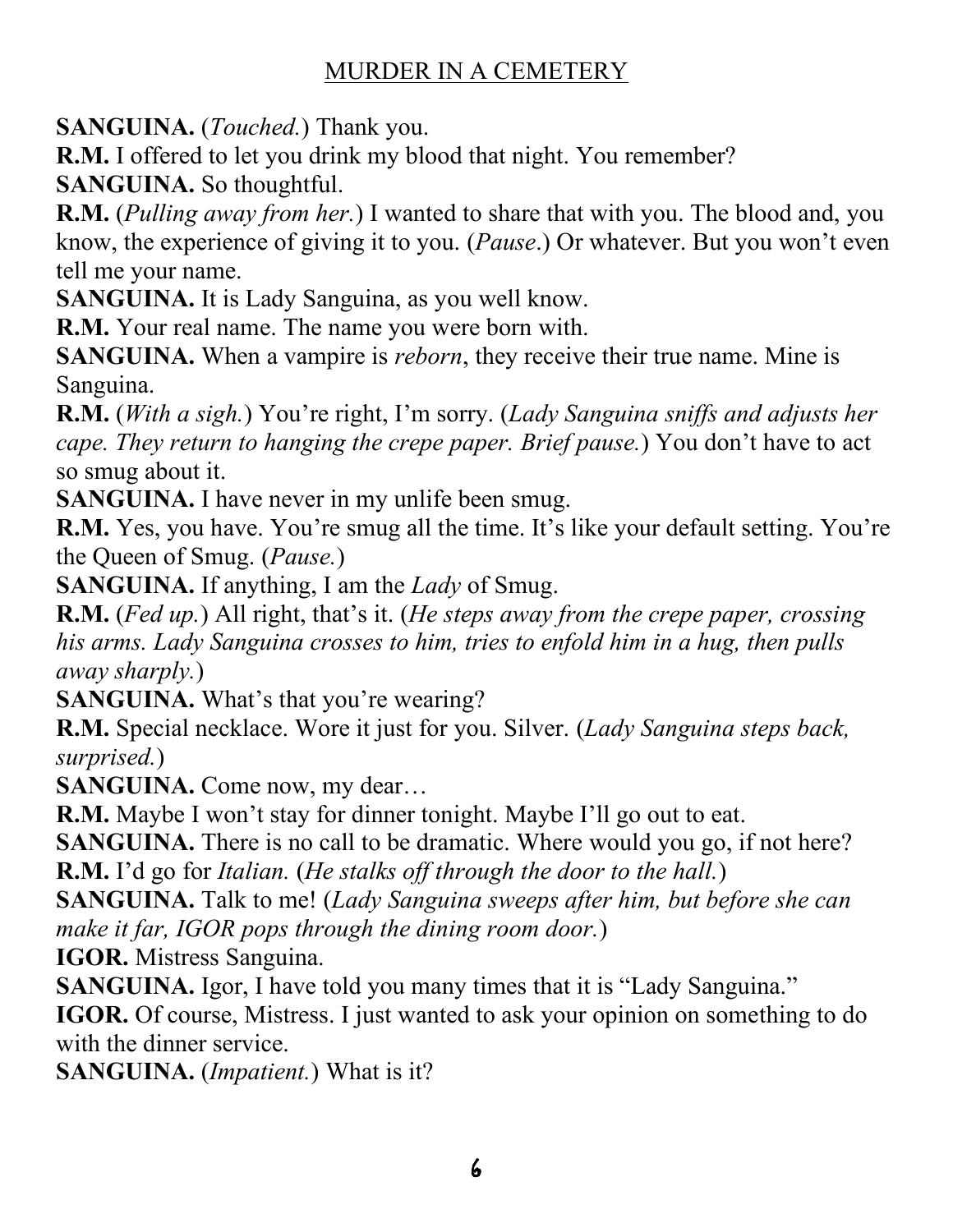**IGOR.** Some of the caterers insist that the guests will not enjoy the blood sausages or the blood soup. They think there should be some sort of vegetarian option. **SANGUINA.** Such as?

**IGOR.** Some seasoned summer squash perhaps? I have some growing in my basement lab, and they only very slightly glow in the dark. (*YOLANDA* 

*HUMMINGBIRD enters from the dining room, pushing Igor aside. She wraps Lady Sanguina in a hug, and Lady Sanguina looks a little uncomfortable.*)

**YOLANDA.** The place looks great! I've already put the blessings on the bathrooms and the dining room, but I wanted to wait until everyone gets here to do the blessing on the whole crypt. I used some powdered Sasquatch fur for a ritual in one of the bathrooms so it kind of smells like B.O. in there, sorry.

**SANGUINA.** Good evening, Yolanda. I trust you slept well today?

**YOLANDA.** Yeah, *all* day, 'cause you kept me up all night doing that inspection tour of the crypt with the bigwigs. Plus all the party prep! It was worth it, though, it's super goth-y in here. I'm so excited for you!

**IGOR.** Mistress Sanguina?

**SANGUINA.** Yolanda, what do you think of summer squash for the vegetarians? **YOLANDA.** Yum!

**SANGUINA.** Summer squash is acceptable, Igor.

**IGOR.** Yes, Mistress. And there was that other matter I wanted to speak to you about, Mistress, if you've a moment?

**SANGUINA.** I'm not sure if now is the time, Igor.

**IGOR.** Well, yes, I understand, but you did say we would speak of it again this week, so if I can just bend your ear...?

**SANGUINA.** What is it?

**IGOR.** It's about my salary. I've been employed as your servant-

SANGUINA. assistant-

**IGOR.** As you say, your assistant, for a goodly amount of time now, and I just wondered...?

**SANGUINA.** Wondered?

**IGOR.** If you could see your way towards giving me a raise?

**SANGUINA.** Oh. Uh. Well, you see, Igor, the thing is...I've just had all this work done to my new home, and I'm just not sure if my budget can stretch to...I had it in mind that we would talk about this in the new year. Funds are limited, you understand.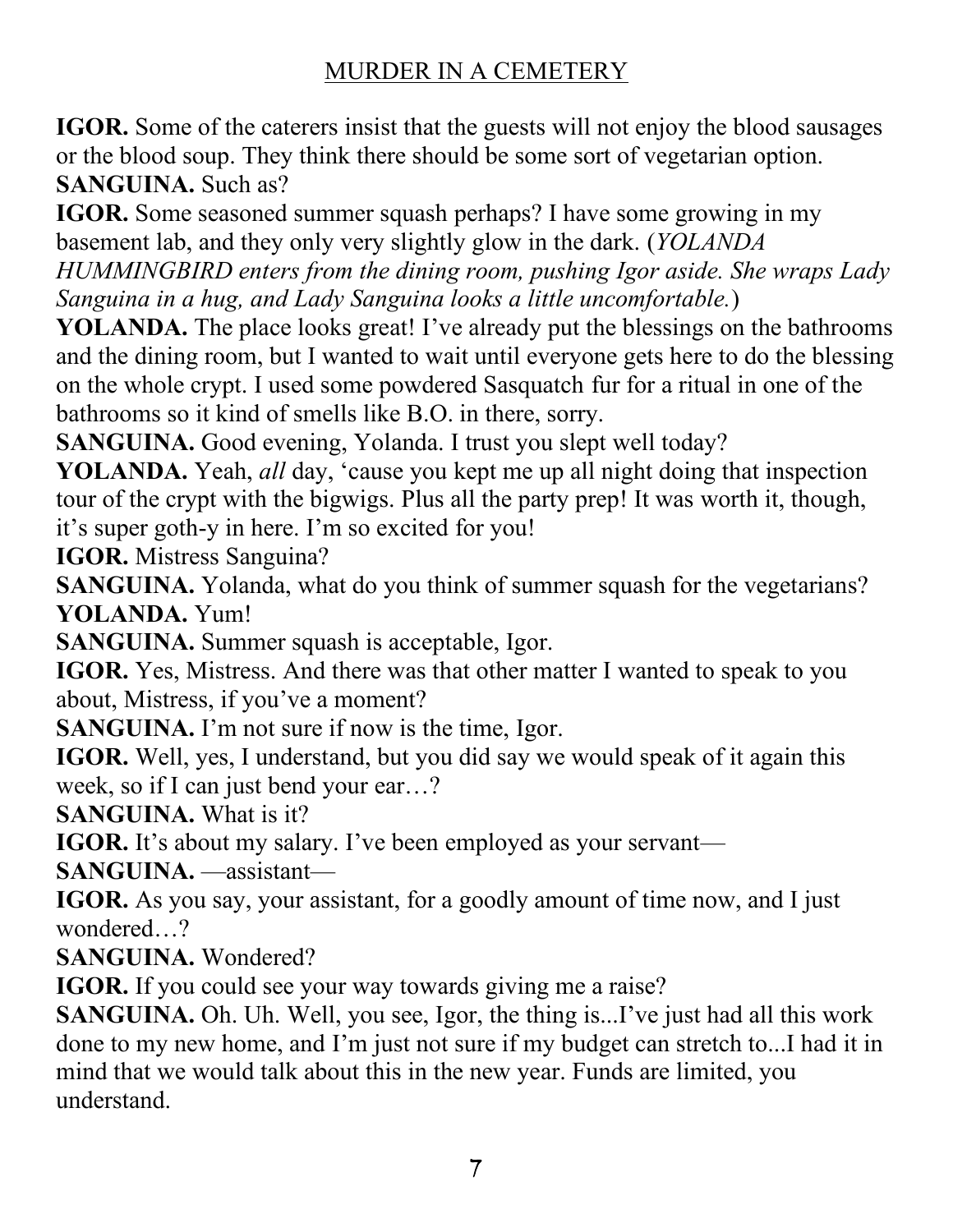**IGOR.** But I had thought you were independently wealthy!

**SANGUINA.** My cash is...all tied up in investments right now. Stocks and things like that.

**IGOR.** Stocks. I see.

**SANGUINA.** Perhaps in the next quarter.

**IGOR.** Perhaps. (*Beat.*) If you'll excuse me, ladies, I'll attend to the dinner staff. And apparently I've some Sasquatch to clean out of one of the bathrooms. Miss Hummingbird. (*He nods to Yolanda and Lady Sanguina, then exits.*)

**YOLANDA.** (*To Lady Sanguina.*) I heard you and R.M. fighting again. Everything okay?

**SANGUINA.** Some of the recurrent issues of which I have made you aware. (*She drops the stiff formality.*) He just doesn't wanna *listen*, Yolanda!

**YOLANDA.** He'll come around. He loves you!

**SANGUINA.** Yeah. (*She spots the half-finished crepe paper decorations.*) Oh whoops, I gotta finish hanging this.

**YOLANDA.** I'll help, here. (*They work on hanging the crepe.*)

**SANGUINA.** He really wants me to drink his blood. It's like, ugh. Can he just move past it or what?

**YOLANDA.** You could just drink it? How bad could it be?

**SANGUINA.** You know why I can't. (*They finish with the crepe paper, and stand back, surveying it.*)

YOLANDA. Well, it's very...

SANGUINA. It's chintzy.

**YOLANDA.** Distinguished? Here, let me try something. (*She pulls off one of her crystal necklaces and waves it around at the decorations.*) Oh goddesses of the Earth, show us the true glory of this crepe paper! (*Beat.*)

**SANGUINA.** It's crap. I'm taking it down. (*Lady Sanguina starts tearing down the paper. After a minute, Yolanda helps. When they've finished, Lady Sanguina wads it up into a ball and flops onto the sofa.*

**SANGUINA.** (*Continued.*) I just want my party to be perfect, Yolanda.

**YOLANDA.** (*Sitting next to her.*) It will be. I promise. Just wait'll I do my blessing! Everything will be uplifted.

**SANGUINA.** (*Not believing her.*) Yeah, sure.

**YOLANDA.** I'm serious! You remember that time when Stevie Pinkman made you cry when we were ten? And I did a curse on him?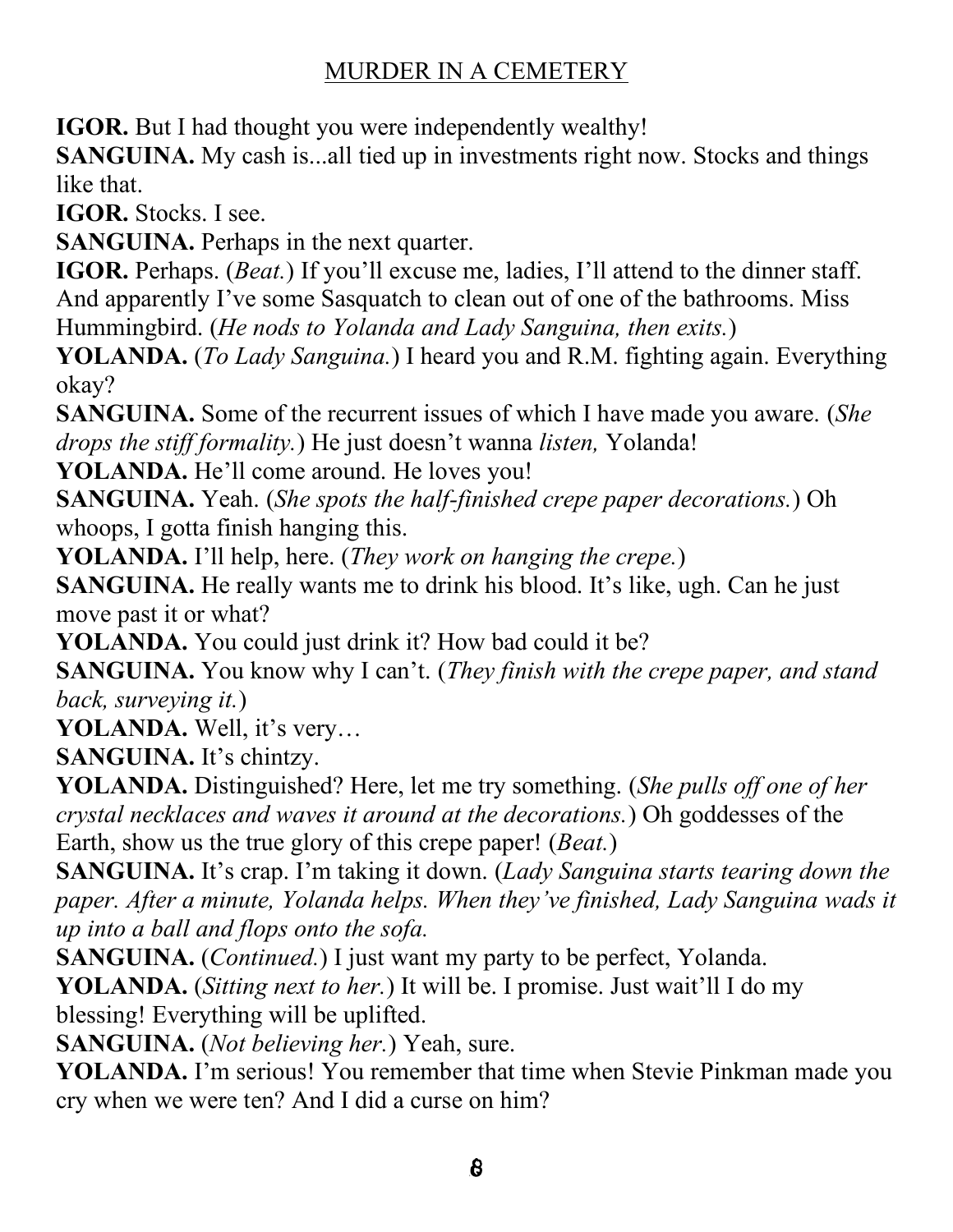**SANGUINA.** I remember I threw sand in his face.

**YOLANDA.** Well, I was still in training. But don't you feel better knowing that I cursed all of his descendents? And of course you've seen his Facebook page.

**SANGUINA.** I don't think I have. People usually don't friend you on Facebook when you throw sand in their faces.

**YOLANDA.** Both of his kids have cankles.

**SANGUINA.** Right. (*Pause*.) What are cankles again?

**YOLANDA.** All I'm saying is that if I could do magic like that when I was ten, just think what I can do for you now, after years in training. You'll see; it'll bolster everyone's spirits.

**SANGUINA.** No, I don't want any spirits in the crypt! We had enough trouble with the poltergeist. (*The doorbell rings. It is a few notes of a funeral dirge. Lady Sanguina stands in a hurry and hustles to the dining room door.*) Igor! (*Igor pops his head out of the door instantly.*)

**IGOR.** Yes, Mistress?

**YOLANDA.** How did he get here so fast?

**SANGUINA.** (*To Igor, shoving the crepe paper into his hands.*) Please dispose of this. I must attend to my guests.

**IGOR.** Yes, Mistress. As you command.

**SANGUINA.** And the door?

**IGOR.** Yes, of course. (*Igor crosses to the door and opens it. ZOMBIE SID is waiting on the other side. They are wearing a jacket or sweater with a name tag reading* "*They/Them*" on it. When the door opens, Zombie Sid catches Igor's eye. *They stare at each other for a moment, then Zombie Sid turns their head away, embarrassed.*

**SID.** Unnnnh... [1] (*Igor, remembering himself, hustles out the dining room door.)* **SANGUINA.** (*To Zombie Sid.*) Zombie Sid! What an absolute delight to have you here. Yolanda, do you know Zombie Sid?

**YOLANDA.** I can't say I've had the, uh, pleasure.

**SANGUINA.** Zombie Sid, this is an old friend of mine, Yolanda Hummingbird, she is the witch who will be placing a blessing on my crypt. Yolanda, this is Zombie Sid.

**YOLANDA.** She's a zombie, I'm guessing.

**SID.** (*Pointing at name tag.*) Mmmnnnuhhhhh... [2]

**SANGUINA.** Zombie Sid prefers the pronouns they/them.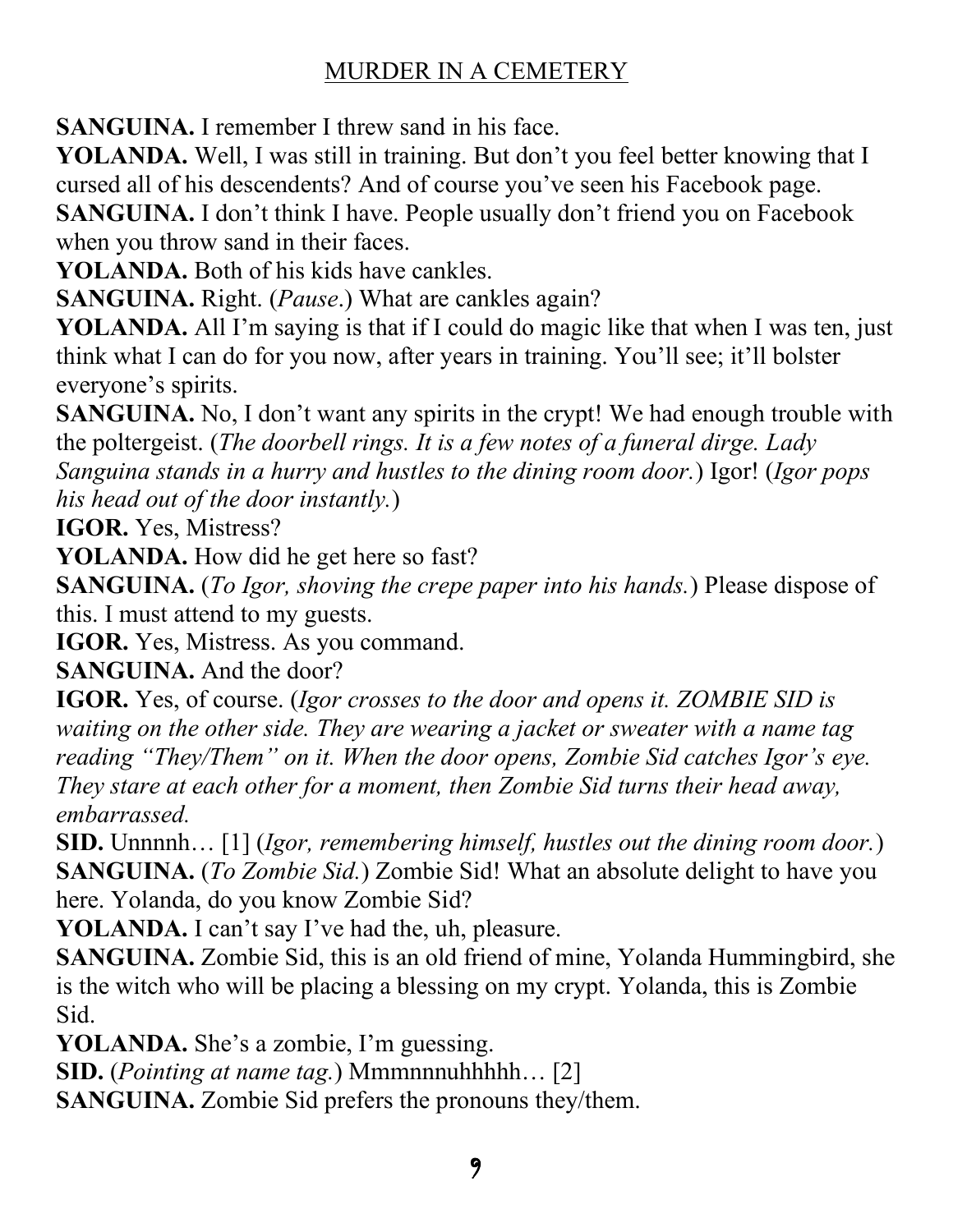**YOLANDA.** Right, sorry. (*Zombie Sid lurches toward Yolanda and extends a hand to shake.*)

**SID.** Nnnnuh puhhh meeeeh hunh. [3] (*Zombie Sid and Yolanda shake hands. Yolanda is trying not to look too disgusted.*)

**YOLANDA.** Nice to meet you, too.

**SANGUINA.** Yolanda, I've neglected to provide you with a drink. Allow me to fetch one for you now. Nothing for you, I assume, Zombie Sid? (*To both of them.*) Please, have a seat. Make yourselves comfortable. (*Lady Sanguina exits. Yolanda sits on the end of the couch. Zombie Sid shuffles over and sits directly next to her. Yolanda tries to subtly cover her nose with her sleeve. She coughs.*)

**YOLANDA.** So...um...how long have you known Lady Sanguina?

**SID.** Uhh huhhmmmuh puh mmmeeeeeh huhh— [4] (*The doorbell rings again. Yolanda lunges off the couch and opens the door. PROFESSOR BLUDD is on the other side, his nose already turned up at the room. You get the idea that if he could be standing dramatically holding an opera cape over his face, he would be.*)

**YOLANDA.** Professor Bludd! Great to see you again after the tour last night. **BLUDD.** Yes.

**YOLANDA.** Zombie Sid, this is Professor Bludd, he's the grand pooh-bah something—

**BLUDD.** The grand high monarch of the Eastern Region of Vampire Kind. **YOLANDA.** That. (*To Professor Bludd.*) This is Zombie Sid. (*Zombie Sid heaves themself off the couch to shake hands.*)

**BLUDD.** Ah. I see Lady Sanguina is once again showing her liberal tendencies. Inviting a zombie to a crypt-warming. Very unusual. (*He shakes Zombie Sid's hand with mild distaste.*)

**SID.** Hehmmmmmmm. [5]

**BLUDD.** Quite. (*R.M. enters from the hall door.*)

**R.M.** I thought I heard the doorbell ring; hello again, Professor Bludd.

**BLUDD.** Ah. You're the lawyer, yes? From the inspection last night?

**R.M.** My firm, Fred & Stein, helped with the building permits, yeah. Oh, and Zombie Sid. (*To Zombie Sid.*) How's that case on property rights after death coming along? I know you're working with my partner on it.

**SID.** Uhnnnnnn, mih-mih. [6] (*So-so. Zombie Sid waggles a hand*.)

**R.M.** It'll get there. (*There is a knock on the door. Proffer Bludd opens it, revealing GERALDINE PIM, looking very professional in black and white. She cranes her*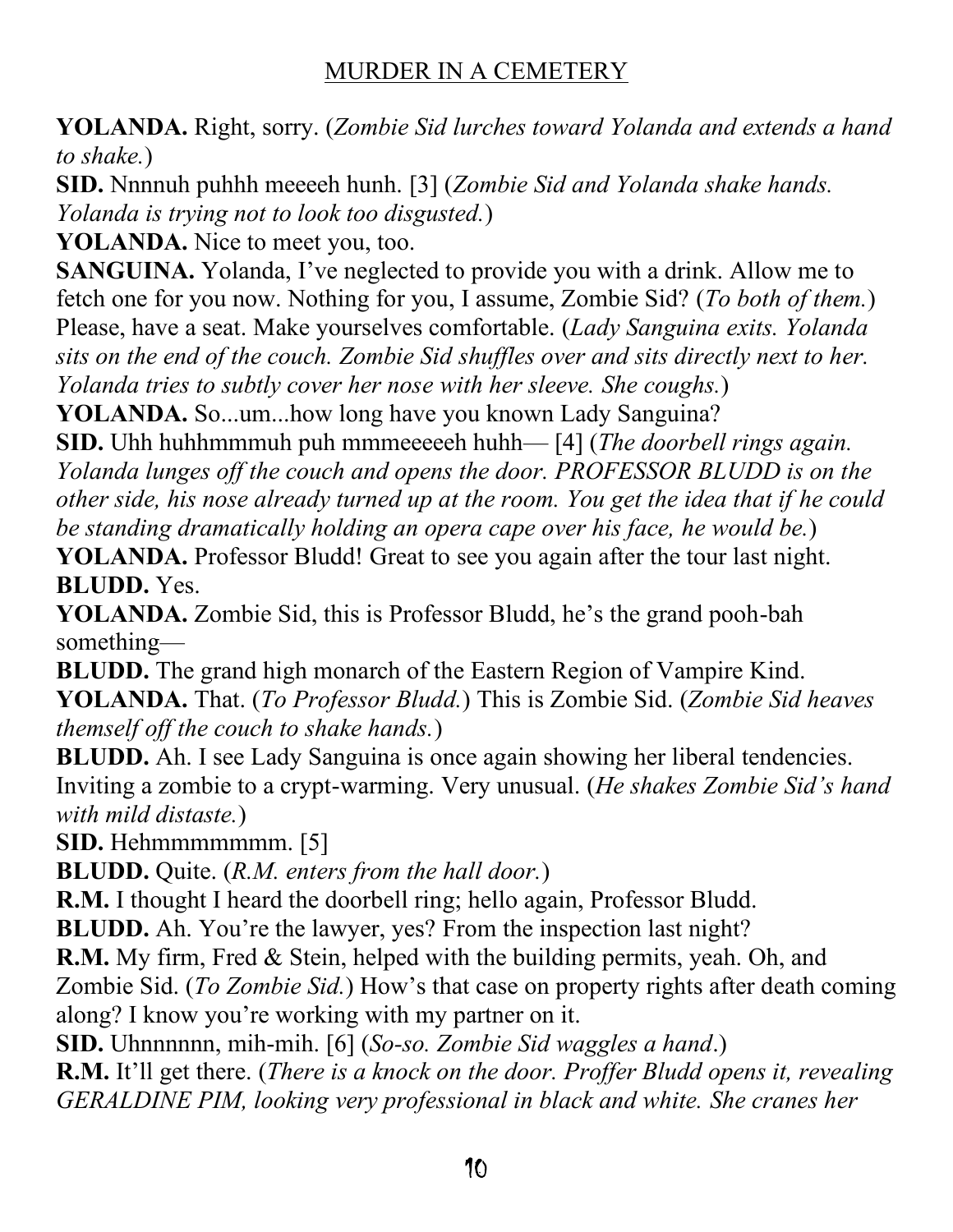*neck to look around at the people in the room. She opens her mouth to speak, but Professor Bludd cuts her off.*)

**BLUDD.** Who are you?

**GERALDINE.** Geraldine Pim. I've come looking for-

**BLUDD.** We're not interested in the Church of Jesus Christ of Latter Day Saints, thank you very much, goodbye. (*He closes the door in her face. Lady Sanguina appears at the dining room door again, holding a drink for Yolanda.*)

**SANGUINA.** Yolanda, here you are. (*She hands Yolanda the drink.*) Ah, Professor Bludd. Welcome. (*Coolly.*) R.M.

**R.M.** Sanguina. (*The doorbell rings. Lady Sanguina glides over to the door and opens it, revealing DOCTOR VON DOKTOR and PETUNIA "SCRATCH" N. SNIFF.*)

**SANGUINA.** Wonderful! Come in, please. Everyone, this is Doctor von Doktor. And who is this you've brought along with you?

**DOCTOR.** This is Petunia N. Sniff, a former client of mine from a prior practice. **SCRATCH.** My friends call me "Scratch."

**SANGUINA.** Welcome, Scratch. (*Igor enters from the dining room.*) **IGOR.** Would anyone care for drinks?

**R.M.** (*With great fervor.*) Yes, please. I'll have a gin and tonic. (*Igor goes around the room taking the rest of the drink orders quietly while the conversation continues, and eventually exits. Lady Sanguina goes with him.*) Doctor, I don't think we've met. (*They shake hands.*) And, may I ask, why "Scratch"?

**SCRATCH.** It's a little embarrassing. I had a bad case of fleas when I was a kid. I scratched so much that—

**R.M.** (*Laughing.*) Right, right. Well, let me introduce you two around the room. This is Yolanda, Zombie Sid, and—

**DOCTOR.** Hello Zombie Sid. Hello Professor Bludd. (*To R.M.*)Two of my patients.

**SCRATCH.** Excuse me. Is he a zombie? (*Zombie Sid once more indicates their name tag.*)

**SID.** Hunnnnnnh. [7]

**SCRATCH.** Sorry. They. Are *they* a zombie? A real one? (*Igor quietly re-enters with a tray of drinks and quickly serves them to each of the party guests - except for Zombie Sid, who doesn't drink since they are a zombie. Conversation continues*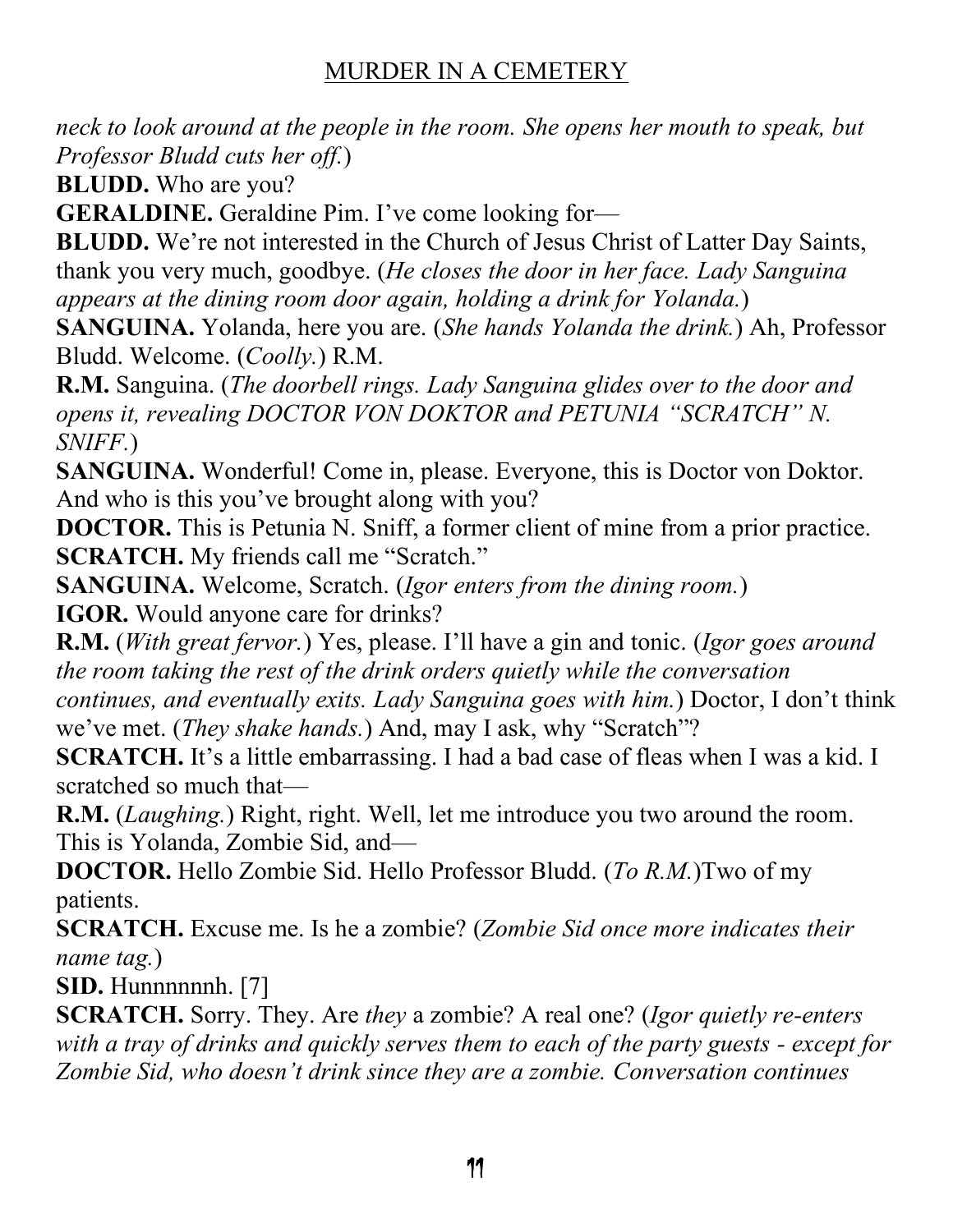*lowly in the background between Zombie Sid, R.M., and Professor Bludd while the Doctor and Scratch converse.*)

**DOCTOR.** I did tell you what kind of party this is, didn't I?

**SCRATCH.** I didn't expect it to be so...in-your-face. And you know so many of the guests already!

**DOCTOR.** It's a small community, and you know, there aren't that many doctors like me who specialize in this particular type of clientele.

**SCRATCH.** I see.

**DOCTOR.** You really have to work all hours with this group! (*The Doctor laughs awkwardly.*)

**SCRATCH.** It was nice of you to invite me. I thought it would be awkward since I used to be your patient and all, but I feel like I've gotten to know you a little better since you started volunteering at the animal shelter.

**DOCTOR.** (*Joking.*) It's for the dogs!

**SCRATCH.** Yeah, I work there for the dogs, too.

**DOCTOR.** No, it was a joke.

**SCRATCH.** It was?

**DOCTOR.** "For the dogs"? No? (An uncomfortable moment. Doctor and Scratch *both sip their drinks.*) I guess I know why *you* work at the animal shelter.

**SCRATCH.** Yeah, for the dogs. (*Doctor laughs, and Scratch is confused.*)

**DOCTOR.** No, I just meant that—of course you have a natural affinity to, to the animals, given your condition.

**SCRATCH.** My condition?

**DOCTOR.** Not that I mind. I mean, I wouldn't have asked you to come if I minded.

SCRATCH. Minded what? (*Igor taps his fingernail against R.M.'s glass to get everyone's attention.*)

**IGOR.** Excuse me, everyone. It is an honor to welcome you all here to my Mistress's crypt. The establishment of this home has been a long time coming, so we are all here to celebrate its successful completion. And now, allow me to introduce the hostess herself: Lady Sanguina! (*Lady Sanguina enters to polite applause from the guests and Igor.*)

**SANGUINA.** Thank you all very much for being here. As Igor was saying, this day has seemed just over the horizon for over a year—now it's finally here, and I am so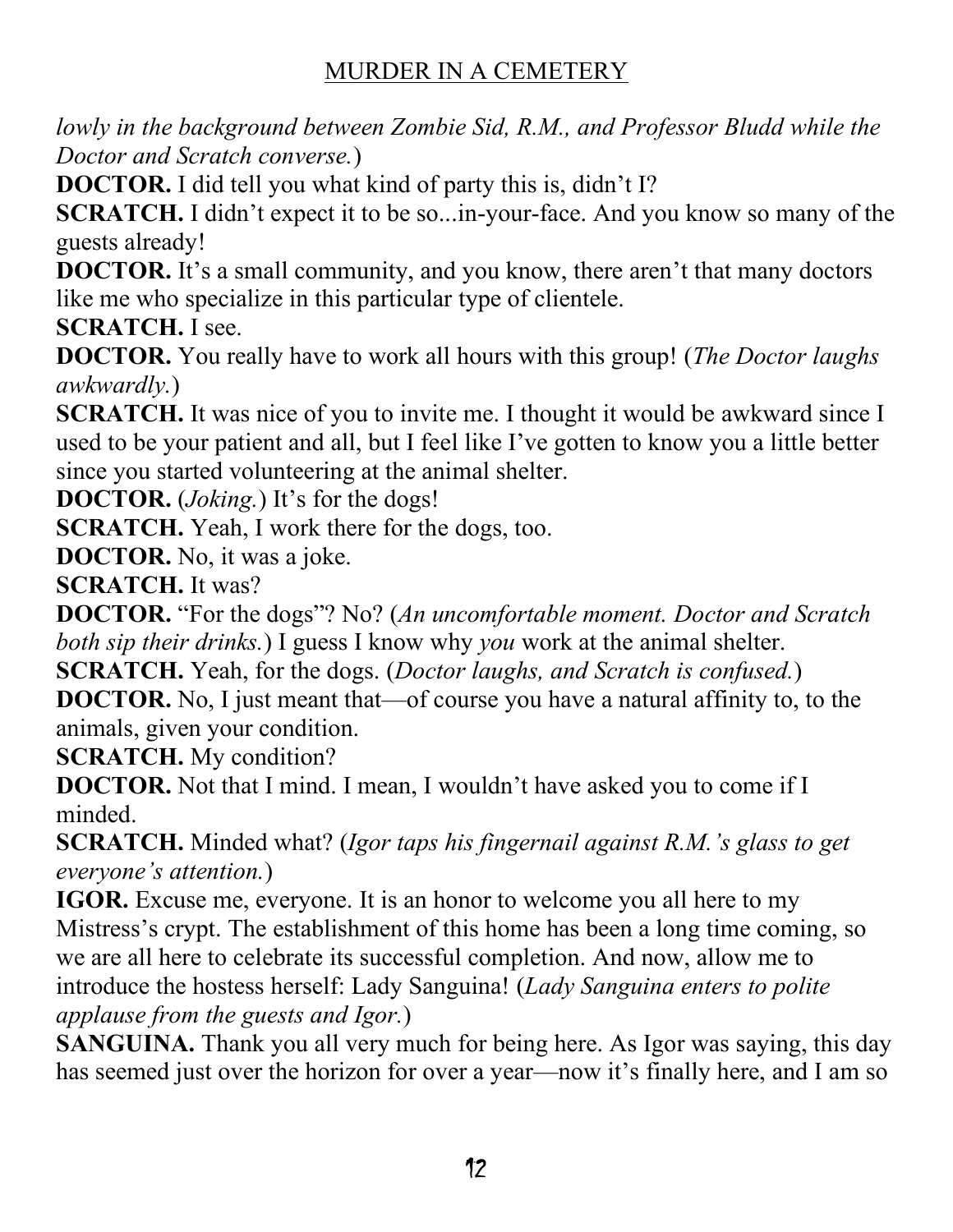pleased to welcome you all to my new home. We are going to have a lovely dinner in just a little while, with blood sausages and soup, among other things— **IGOR.** Some succulently seasoned summer squash—

**SANGUINA.** Yes, thank you, some *(Inadvertently copying Igor's lisp.)* theath *seasoned* summer squash. Before we do that, however, my dear friend Yolanda Hummingbird, a witch of no small prominence, has agreed to do a blessing on the crypt. Yolanda? (*Yolda steps forward, removing several crystal necklaces as she does so. She bows her head for a moment, deep breathing.*)

**YOLANDA.** (*Suddenly, startling several people.*) OH!, spirits! Bring protection to those in this household from those out there who would wish harm on its occupants! (*She waves various crystals in different directions as she continues*.) Bring in only those who will not hurt us! Protection from outsiders—ha! Let us all be successful in our endeavors! Success—ha! Bring interest and excitement to our lives (or unlives)! Excitement—ha! Bless this home! Bless this crypt! In the name of mother Earth! (*She takes out a handful of glitter and blows it into the air. A lot of it gets onto Scratch, who sneezes.*) Thank you. (*More polite applause.*)

**SANGUINA.** Thank you, Yolanda. We all feel a little blessed now, I believe. Anyhow. If anyone is interested, dinner is being served in the dining room. Please join us! (*All start making their way toward the dining room. Igor insinuates himself in front of Zombie Sid.*)

**IGOR.** Zombie Sid, I just wanted you to know. I remember you eat a lot of other sorts of brains, but I know how hard it can be to come by *human* brains, so I took the liberty of growing one in my lab. It's been prepared with special attention by the cook tonight.

**SID.** (*Touched.*) Yuuuhhhhh muhhhh bwahhhhhh...fuh meh? [8]

**IGOR.** Yes, well. (*They look at each other for a moment. It gets awkward.*) I just remembered from when we...excuse me. (*Igor exits, and Zombie Sid lurches offstage as well. Lady Sanguina is the last to exit, but before she can, there's a knock on the outside door. She crosses and answers. Geraldine Pim is standing there again.*)

**GERALDINE.** Hello, I'm looking for-

**SANGUINA.** Why is there a stranger at my door? Did we not *just put* a blessing on this house?

**GERALDINE.** I don't mean to intrude—

**SANGUINA.** Listen. I am very important in the vampire community, and—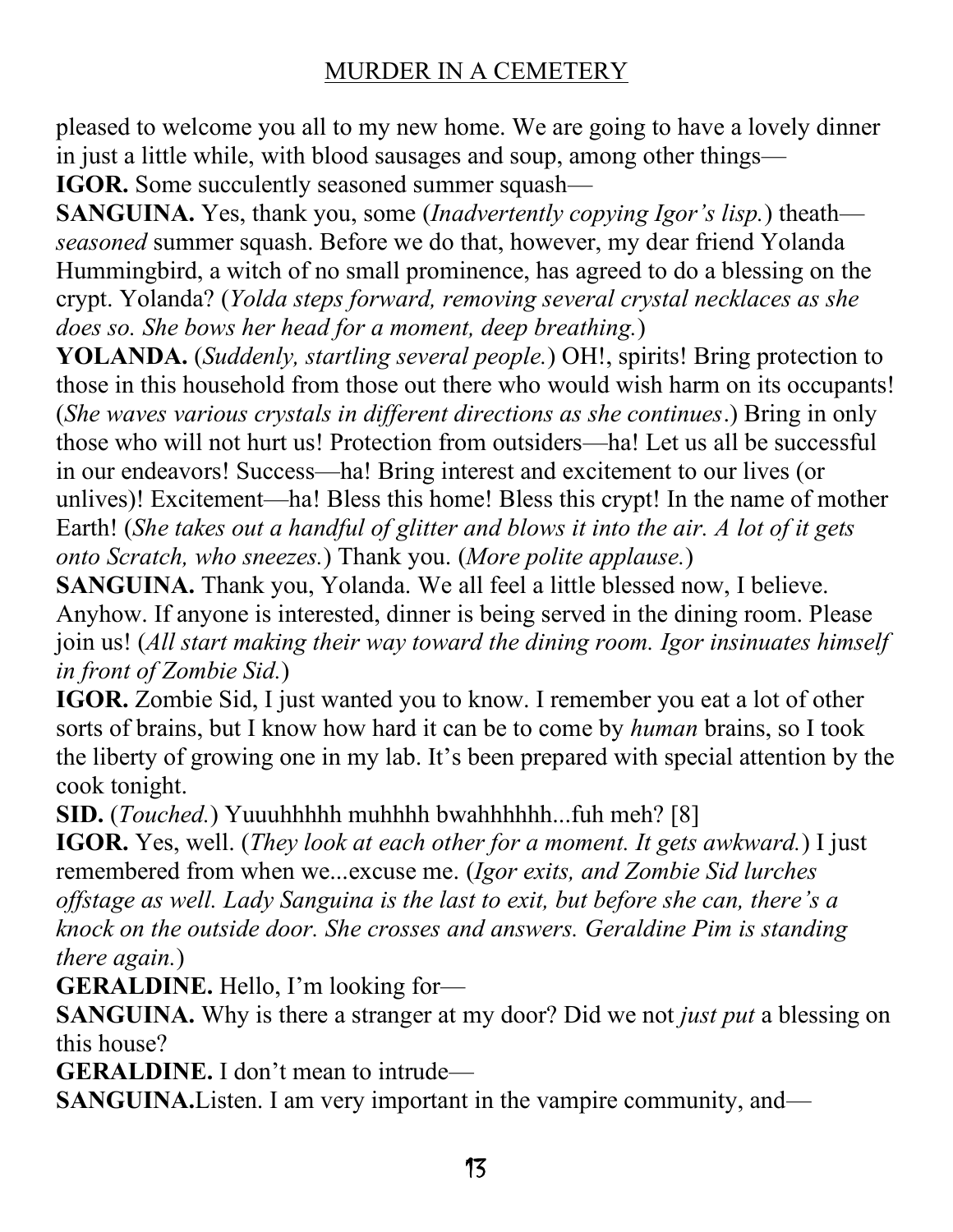**GERALDINE.** Vampire?

**SANGUINA.** Yes. Vampire. I am a vampire.

**GERALDINE.** You?

**SANGUINA.** What exactly about this is confusing.

**GERALDINE.** Sorry. You just don't seem to...you're not...

**SANGUINA.** Excuse me, but I do not have time for this foolishness. I am hosting a *party!*

**GERALDINE.** If I could just speak to — *(Lady Sanguina slams the door in Geraldine's face. She composes herself, then floats her way dramatically across the stage and through the dining room door.The stage is empty for a moment. There is a rattle at the outside door, as if someone is picking the lock. The door abruptly opens and two teenagers spill through it: JENNY JAMES and JIMMY MCCLANE. Jenny looks tough in a leather jacket, t-shirt and jeans, while Jimmy looks very prep.*)

**JIMMY.** Aren't we going to get in trouble for sneaking into the cemetery? **JENNY.** Nah. We're very sneaky.

**JIMMY.** *You're* very sneaky. (*Jenny pokes at Jimmy's stomach to make him laugh, which he does, and then he closes the door behind them.*)

**JENNY.** (*Looking around.*) I thought this was just gonna be some empty mausoleum, but this is like...kinda swank.

**JIMMY.** I know, gosh!

**JENNY.** (*Fondly.*) "Gosh"? Is this the 1950s?

**JIMMY.** (*Bashful.*) Come on.

**JENNY.** You're adorable when you blush.

**JIMMY.** At least they have an actual casket in here. (*He crosses to the* 

*sarcophagus and jumps up to sit on it.*) Even if this does look like Dracula's sitting room.

**JENNY.** Your dad's not gonna follow us, is he?

**JIMMY.** I turned off the creepy nanny-tracking app on my phone. Jeez, I don't get why he can't just be cool about us spending time together! I'm sixteen. I'm basically an adult.

**JENNY.** Sure you are, champ. (*They grin at each other, holding hands.*) He just knows that I'm a bad influence on you.

**JIMMY.** You're a great influence on me! You got me a part-time job working with you at the shoe store.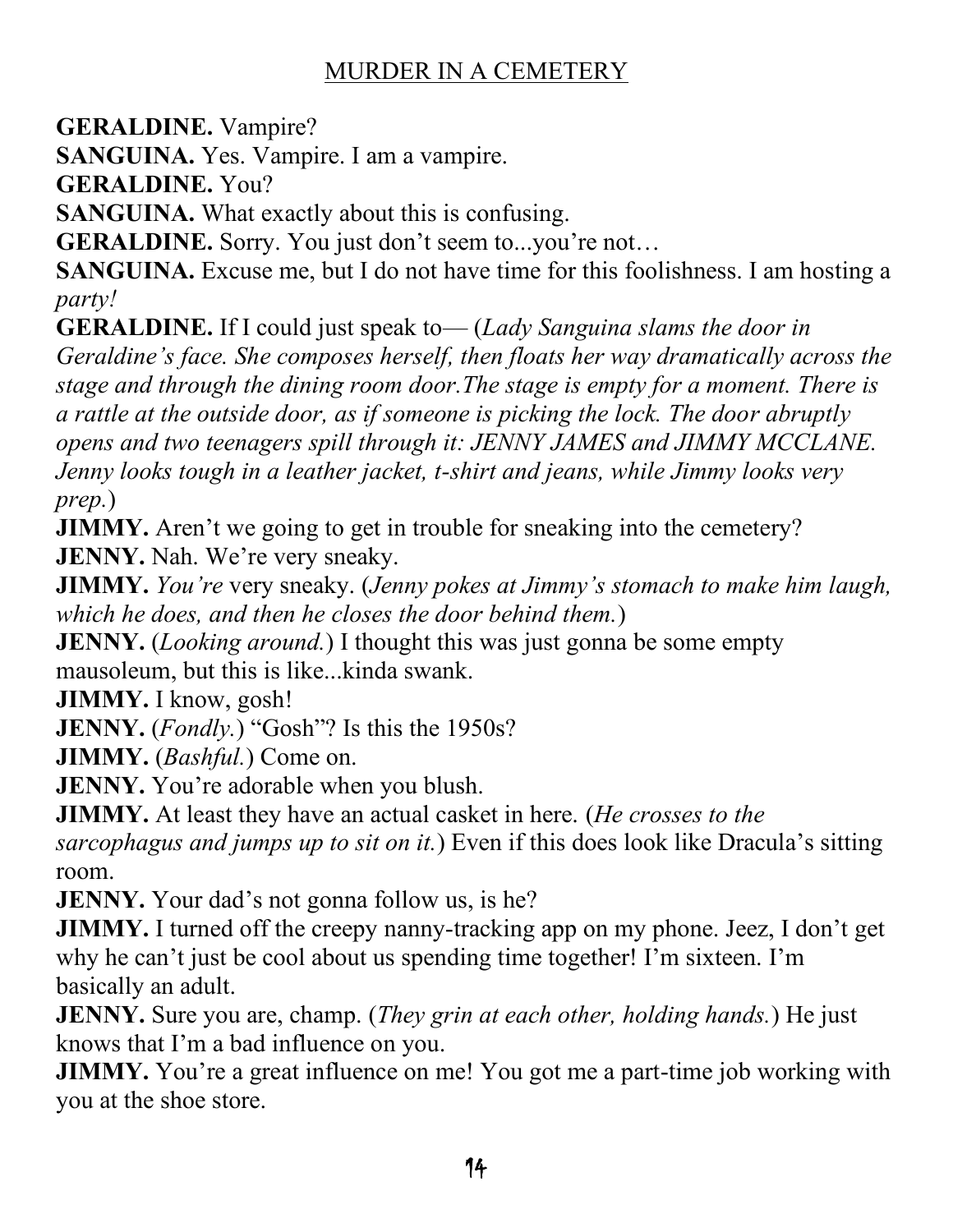**JENNY.** Yes, because I selfishly wanted you to spend more time with me. (*She hops up onto the sarcophagus next to him.*) But let's face it: I am the one who convinced you to break into a tomb with me.

**JIMMY.** You bring me to the nicest places. (*More grinning, then Jenny sobers.*) **JENNY.** At least your dad cares, you know? My family doesn't give a single crap about where I am right now. As long as I keep the paychecks coming. **JIMMY.** I'm sorry.

**JENNY.** (*It's not okay*.) It's okay. Gotta feed the 'rents habits, right? Earn my keep. **JIMMY.** You deserve better.

**JENNY.** I have better. I've got you.

**JIMMY.** Aw, gee.

**JENNY.** (*Laughing.*) Seriously? Where do you *come* from?

**SANGUINA.** (*Offstage.*) Well, if everyone's finished, I suppose we can move along with drinks in the parlor! (*Jenny and Jimmy look at each other. Uh-oh.*) **JIMMY.** There are people here? We should hide.

**JENNY.** You're such a wuss. (*She punches him affectionately, then pulls him down from the sarcophagus with her, and around behind it. They duck down so they are no longer visible from the audience. The party guests trickle in again, everyone except for Igor, most of them looking vaguely queasy and all of them holding drinks.*)

**SANGUINA.** (*As she enters.*) You all eat so quickly! I suppose you were just eager to get to the after-dinner drinks. (*All nod, give various affirmatives*.) Yes, that's what I thought. Oh, excuse me. (*She touches her mouth as if something is bothering her there. Her next speech is garbled, as if she has something in her mouth.*) If \RX¶OOSDUGRQPH,QHHGWRIUHVKHQP\PDNHXS(*She exits. The party guests, who were barely holding together rictuses, drop the act with great relief.*)

**SCRATCH.** I don't want to be rude, but—did that squash seem kind of...glowy...to you? (*Another chorus of affirmatives.*)

**DOCTOR.** I thought I was prepared for anything tonight, but I'm just not sure how prepared I could be for blood soup.

**BLUDD.** I found the soup very pleasant.

**R.M.** Of course you did.

**SID.** Wuhh muhh bwayyym wuhh shmishhhhummm. [9]

**SCRATCH.** What did they say?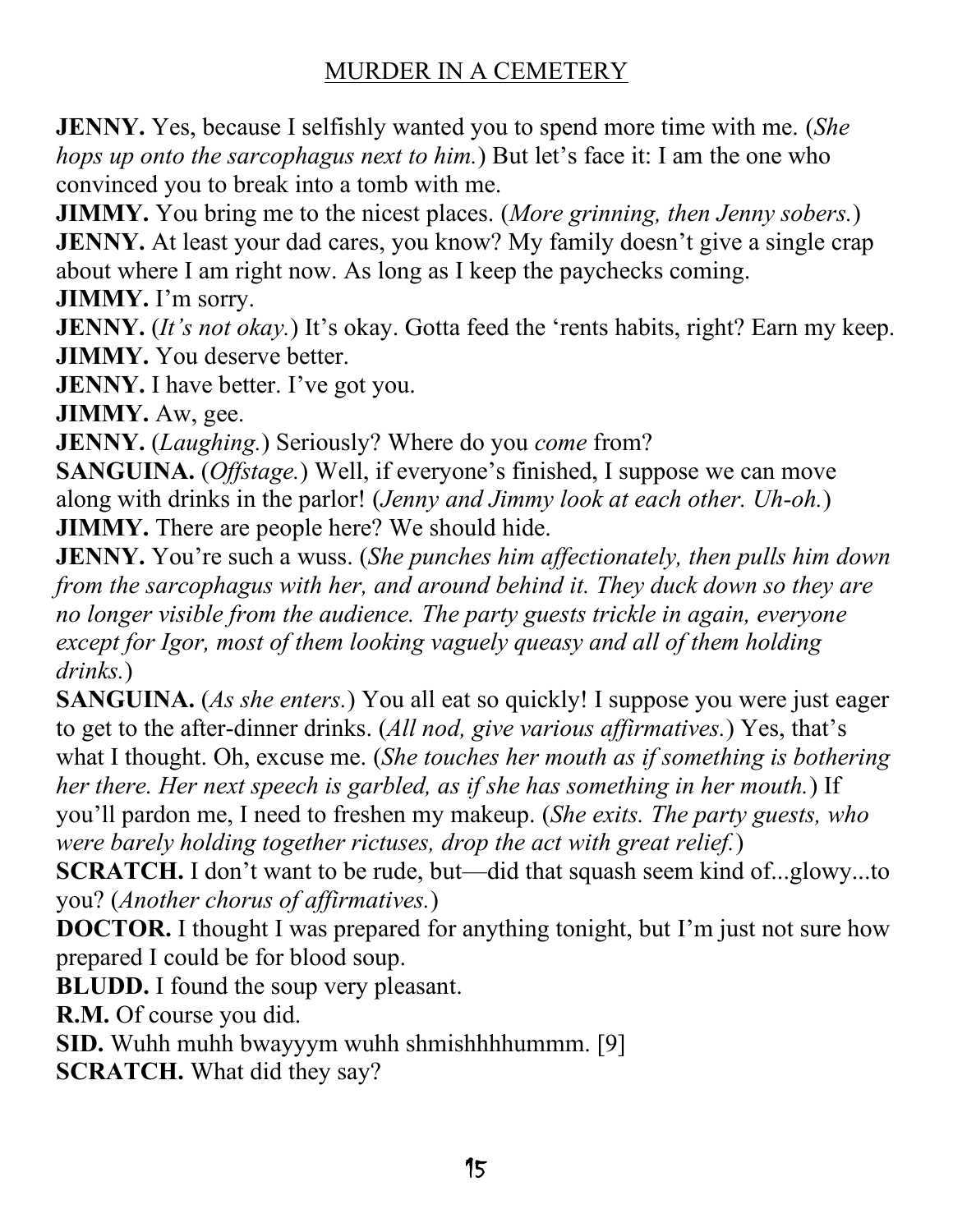**YOLANDA.** I'm glad you enjoyed your food, Zombie Sid. (*Igor enters, holding a tray of beverages*.)

**IGOR.** More drinks, anyone?

**R.M.** I will...yes... (*He holds up a finger and drains his beverage, then exchanges it with a full glass from Igor.*) Absolutely, thank you.

**IGOR.** (*Going to Professor Bludd.*) Another glass of O-positive for you, sir? Heated, of course.

**BLUDD.** I suppose I'll indulge. We are celebrating, of course. (*The conversation continues, lowly.*)

**SCRATCH.** (*Sotto voce, to Doctor.*) How much longer are we celebrating? I could go for a rare steak right about now.

**DOCTOR.** (*Same level.*) Me, too. Let's stay a little longer, to be polite, though. (*Conversation resumes at the normal level.*)

**IGOR.** (*To R.M.*) You'll get no argument from me, sir. Of course, I've found formaldehyde to be an excellent alternative to hot sauce.

**BLUDD.** I don't believe that is what he meant, Igor. (*Yolanda pulls R.M. aside as he drains his glass.*)

**YOLANDA.** (*Quietly.*) Do you think maybe you should slow down?

**R.M.** (*Same level.*) Do you think maybe you should mind your own business?

**YOLANDA.** I don't want to interfere in your relationship—

**R.M.** Then don't.

**YOLANDA.** —but Sanguina's my best friend, and she really cares about you. You could take it a little easier on her. (*R.M. stares at her for a moment, then calls out at full volume.*)

R.M. Igor! Oh no, look what's happened. I've run out of things to drink.

**IGOR.** Easily remedied, sir. (*He exchanges glasses with R.M. again.R.M. wiggles the glass at Yolanda as if taunting her, making a face. He crosses back to Professor Bludd, who is chatting with the rest of the group.*)

**SCRATCH.** (*Mid-story.*) —and the guy honestly smelled like a dumpster, I thought I was gonna yak!

**BLUDD.** (*Guiding Scratch downstage by the arm.*) May I have a word with you? (*Softly.*) That is perhaps not an advisable story for mixed company.

**SCRATCH.** (*Same level.*) Get your hands off me, vampire man!

**BLUDD.** I know that my people and your people do not always get along— **SCRATCH.** "My people"?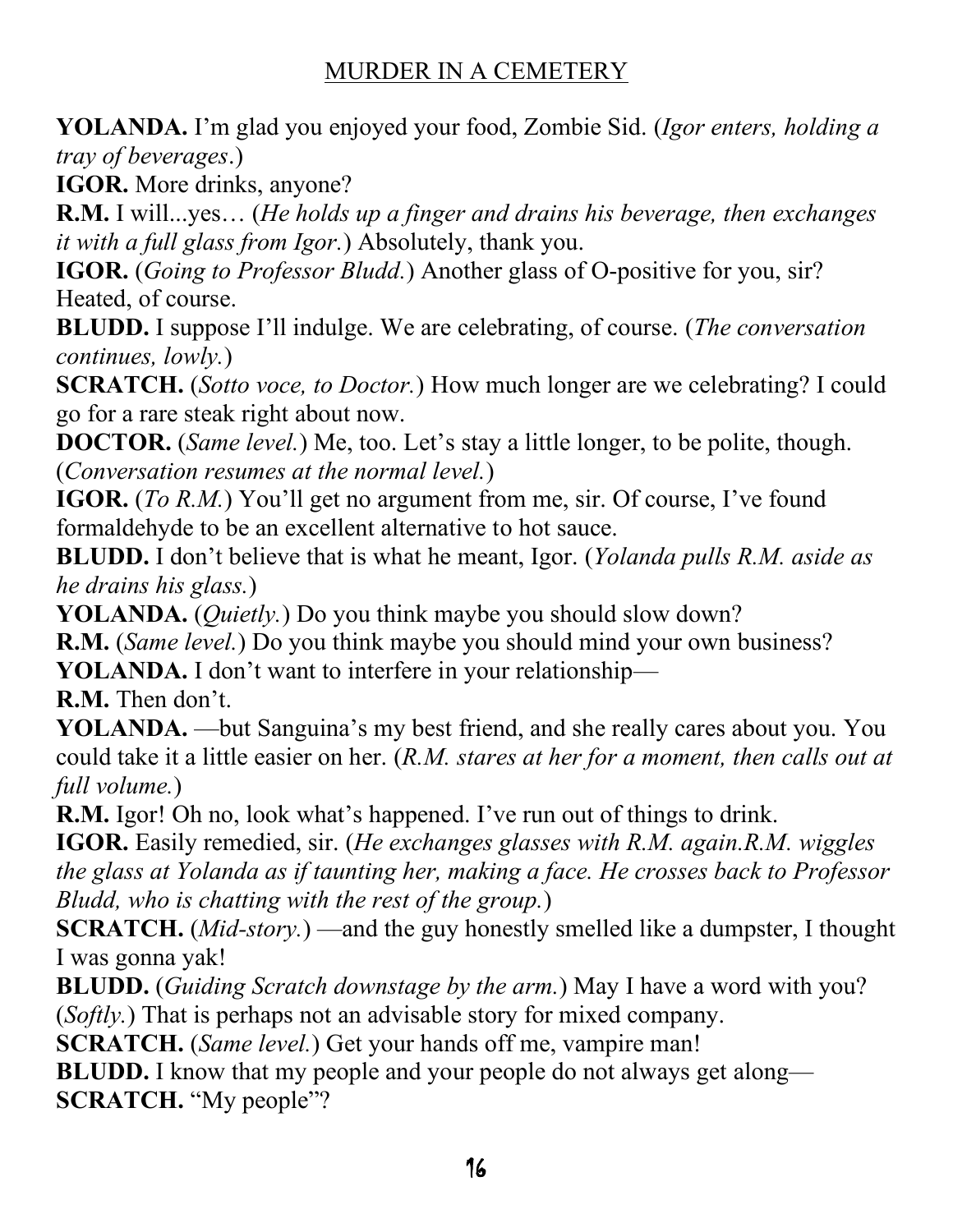**BLUDD.** —but I thought, as your elder, I ought to impart some of my considerable wisdom into your shell-like ear.

**SCRATCH.** You know, I can think of the perfect place for you to impart some of your "considerable wisdom"-

**DOCTOR.** (*Intervening.*) Scratch, why don't you come join me over here with Yolanda?, she has some interesting theories on eliminating odors through the power of healing crystals... (*He gently guides her back to the conversation. Professor Bludd sniffs haughtily and walks back into the main conversation.*)

**YOLANDA.** (*To the group.*) —and I thought about casting a spell over the entire high school gymnasium, but sometimes it seems like such a waste of spiritual energy, you know?

**R.M.** Right. Don't want to waste any of your spiritual energy "casting spells." (*Zombie Sid pulls Igor downstage for a quiet conversation.*)

**SID.** (*Under their breath.*) Whhhuhhh emmubuvvuh whimmmimmih habow? [10] **IGOR.** (*Same level.*) I'm not sure what everyone is whispering about. Shouldn't you be asking the others this same question?

**SID.** Wuhhhmyyaahhkih yeeeuuuuh. [11]

**IGOR.** It's no good asking me, is what I'm saying.

**SID.** Weeeuhhh fummm prollleehhhh guhhhbaaaah. [12]

**IGOR.** You're right, we should probably get back before someone notices that We're whispering over here. (*Everyone has stopped talking in the background and is watching them. Igor and Zombie Sid turn slowly. All stare for a moment. Lady Sanguina swans back onto the stage, flourishing her cape.*)

**SANGUINA.** Ahh, thank you for waiting, everyone! Raise your glasses! I would like to propose a toast. (*Igor and Zombie Sid shuffle guiltily back into place. All raise glasses except for Zombie Sid, who just raises an arm.*) Yes, I'd like to propose a toast. Excuse me. (*She sips at her beverage, which is in an opaque container*.) As I was saying. This toast is for the health of this home, but mostly it is for all of you, who were so gracious as to share its christening with me, even if the dinner was truly spectacularly awful.

**SCRATCH.** It was great!

**YOLANDA.** It was awful, we can say it was awful. (*All laugh, relieved.*) **SID.** Mahhh dinnuuh wuhh greh! [13]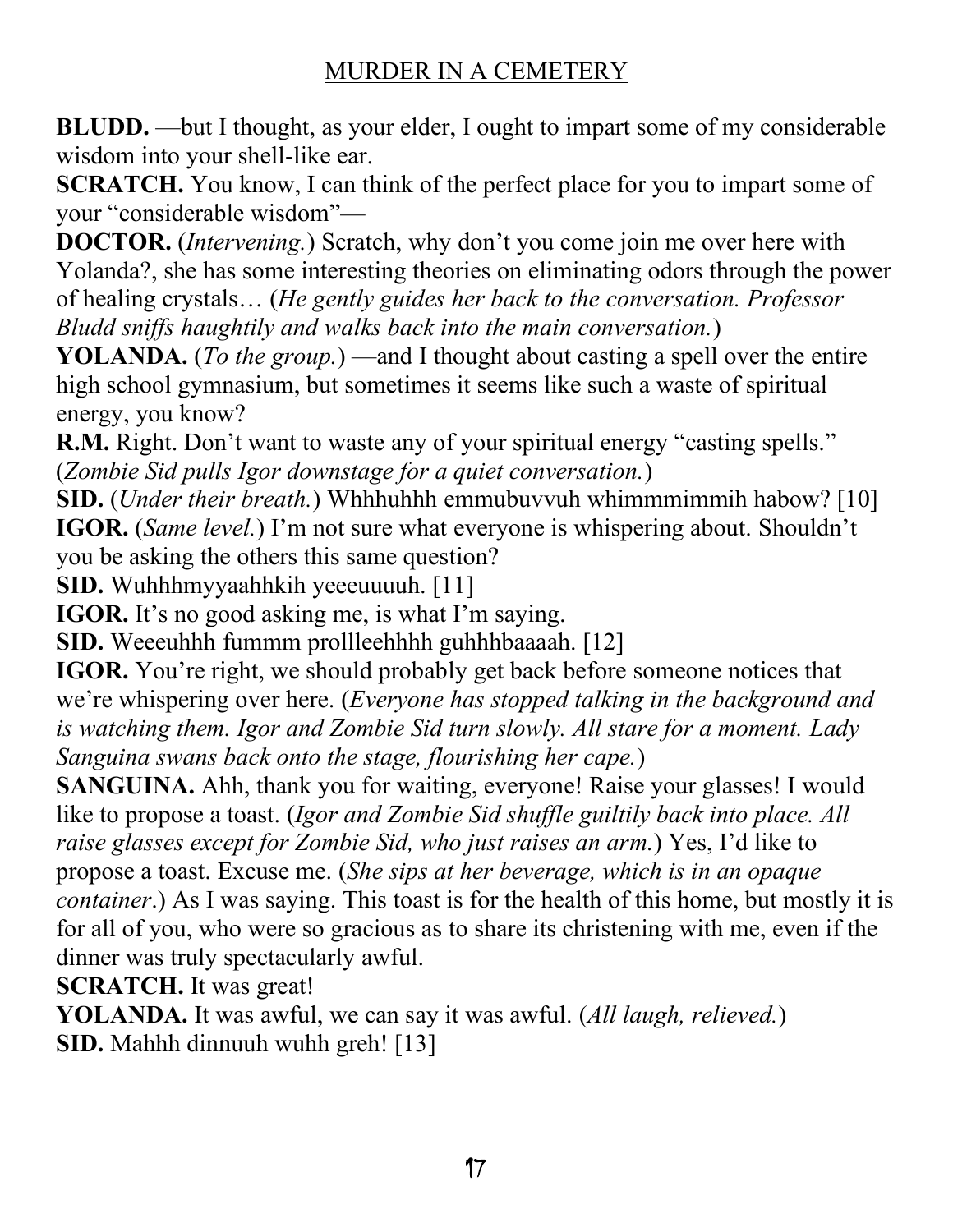**SANGUINA.** Yes, well. At least we all have our drinks. (*She sips at her glass again, looking unwell.*) In any case, to all of you, and to me for throwing the party of course, hahaha, and to the crypt.

**ALL.** To the crypt! (*They toast and sip their beverages. Lady Sanguina takes one more sip from her cup, then places it gently on the sarcophagus. She coughs once, twice, a little blood flies out of her mouth, then she full-on collapses on the floor. All gasp.*)

**R.M.** Sanguina! (*He stumbles to her side, falling to his knees beside her.*) Sanguina, are you okay?

**DOCTOR.** Stand back, everyone! (*Yolanda pulls R.M. away so the Doctor can get closer to Lady Sanguina.*)

**YOLANDA.** What's wrong with her? (*The Doctor checks her pulse, lifts her eyelids to look at her eyes, then he gives her a hard tap on the cheek. Finally, he looks up.*)

**DOCTOR.** She's dead. (*Various reactions of shock and dismay.*)

**R.M.** Wait, wait, what do you mean "she's dead"? Of course she's dead! She's a vampire, she's supposed to be dead!

**YOLANDA.** Doctor, do you mean that she's...?

**DOCTOR.** Yes. The final death. (*To Igor.*) Will you help me carry her into the other room? (*Doctor and Igor lift Lady Sanguina and begin to carry her out through the hall door. R.M. starts following afterward, distraught.*)

**R.M.** Wait, you—you're just going to—

**SCRATCH.** (*Catching him and holding him back.*) Hey, buddy. It's gonna be okay. (*R.M. rips away from Scratch, points at her.*)

**R.M.** In no way is this gonna be okay. Okay?

**SCRATCH.** Sure, man. I didn't mean... (*Zombie Sid makes a move to open the door to the outside.*)

**YOLANDA.** Hey!

**R.M.** Hey, Zombie Sid, not so fast! We don't know how she died, she might have been *killed!*, and it could have been any one of the people in here who killed her, so no one is leaving! No one. Is leaving.

**SCRATCH.** Shouldn't we, like, call the police or something?

**R.M.** I wouldn't really recommend that. The police aren't gonna be real understanding about a vampire's murder, since as we all know, vampires don't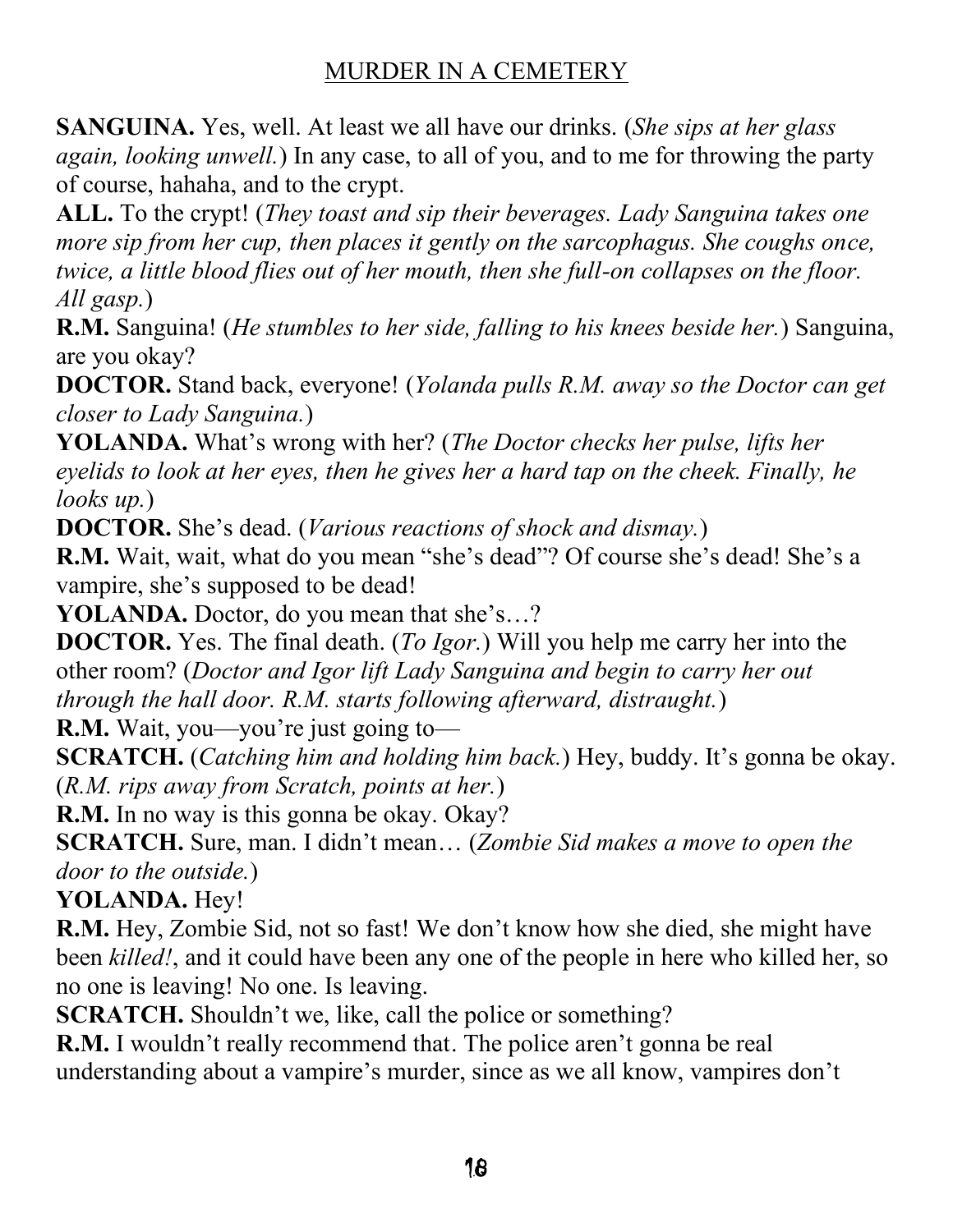exist. No. We have to figure this out ourselves. And by we, I mean me, because I don't trust a single one of you. (*Igor and the Doctor enter again.*)

**BLUDD.** How do you propose to solve a crime on which we've no information? **DOCTOR.** We have some information. Igor?

**IGOR.** I took some blood from Mistress Sanguina. I believe it was poison that killed her.

**YOLANDA.** You're saying my best friend was *murdered*? Really?

**SCRATCH.** What could poison a vampire?

**IGOR.** That is a very good question. I'd like to do some experiments in my basement laboratory to see what I can see.

**R.M.** Good idea, good idea. You do that, Igor.

**IGOR.** Of course, sir. I'll just—

**YOLANDA.** Wait! We should question people, right? Shouldn't we question Igor? **IGOR.** (*Defensive.*) I don't know anything!

**YOLANDA.** But you were her butler, right?

**IGOR.** I wasn't her butler. I was...her assistant. Her...associate.

**R.M.** It stands to reason you'd know all about the household, though. Who would have had motive to...to kill her?

**IGOR.** I really think my time would be better spent—

**YOLANDA.** What did you think of your boss? Did you have any grudges against her?

**SCRATCH.** Forget it. It's not him.

**YOLANDA.** What? How can you tell?

**SCRATCH.** He smells innocent.

**IGOR.** You can...smell me? From all the way over there?

**BLUDD.** Of course she can. (*Under his breath.*) You twits.

**DOCTOR.** What is it about him you can smell?

**SCRATCH.** Mostly he smells like formaldehyde. A little bit of summer squash. Something...vaguely organic...

**DOCTOR.** Like a vegetable?

**SCRATCH.** Like an organ. You know, in your body? But I don't smell any guilt. **R.M.** What about me? What do I smell like?

**SCRATCH.** Well, frankly, you smell like you've been pickled.

**YOLANDA.** Even *I* can tell that. I did say you should stop drinking.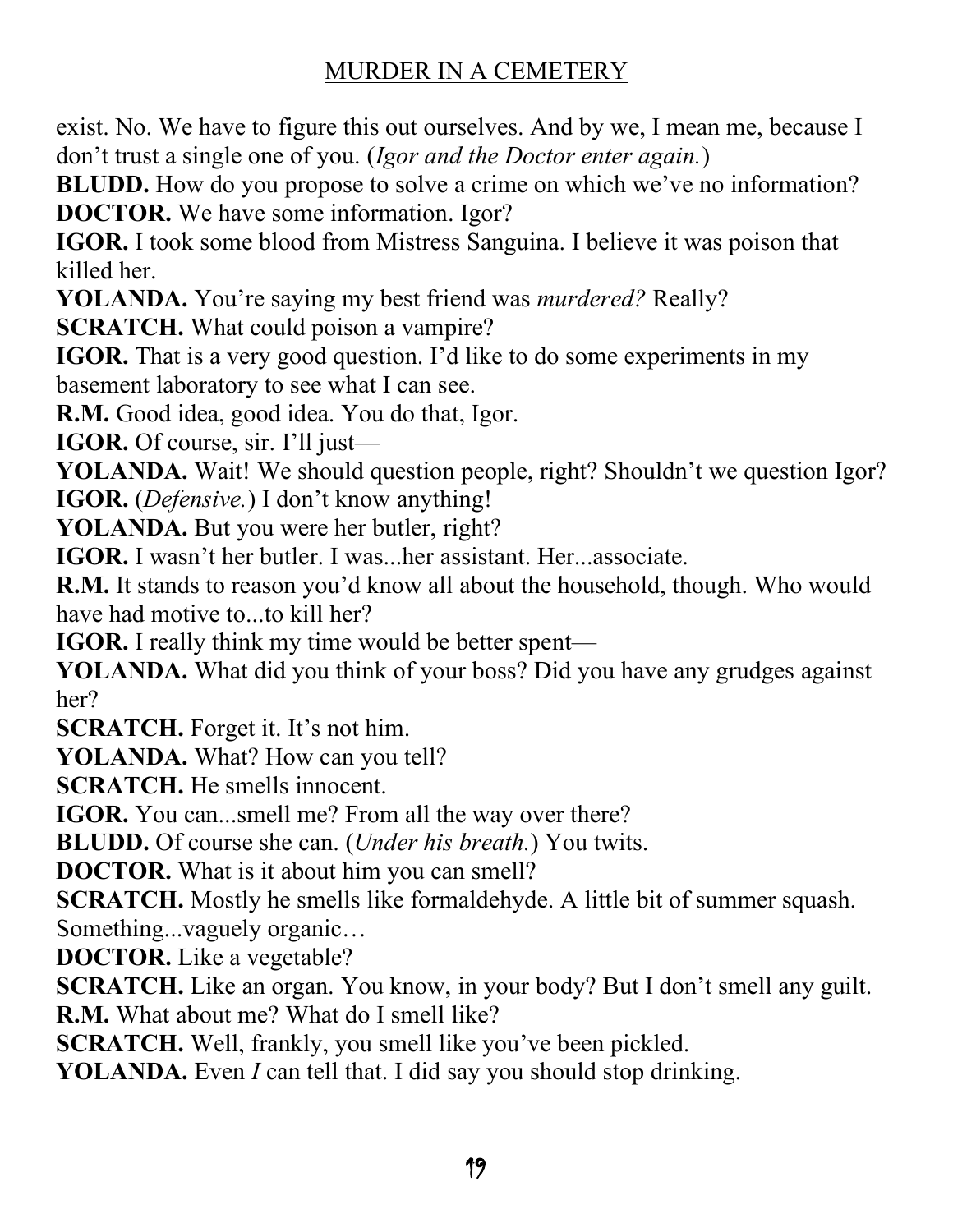**BLUDD.** Are we all quite finished with this? Let's get on with this farce so we can all decide it was the cook and move on with our unlives.

**SID.** Hyuhhh, hyuhhhh! [14]

**DOCTOR.** Could it have been the caterers?

**IGOR.** The caterers were all goblins.

**R.M.** Yeah. If goblins were gonna murder you, they'd just stick a knife in your throat.

**SCRATCH.** (*Sotto voce, to Doctor.*) The caterers were goblins? That explains a lot. **YOLANDA.** (*Trying to calm people down.*) Maybe...maybe we should go around the room and say who we are and how we know—*knew*—Sanguina. Okay? **BLUDD.** And what will that accomplish?

**SCRATCH.** We'll at least be on the same page. I'll start. My name is Scratch, I run an animal shelter, and the Doctor invited me as his guest to the party. I only met Lady whoever tonight, so I have no motive.

**R.M.** Her name was *Sanguina.*

**BLUDD.** Yes, but we all know how your type feel about vampires. I mean, that much is common knowledge.

**SCRATCH.** That's the second time you've told me about "my type," Professor Whoop-de-doo, and I'm gonna start taking offense soon. (*Professor Bludd looks outraged, but the Doctor cuts him off before he can get too worked up.*)

**DOCTOR.** Why don't you go next, Professor? How did you know Lady Sanguina? **BLUDD.** Hmmph, very well. I am Professor Bludd. I teach ancient Welsh history at the university. Sanguina was another member of the vampire community, of which I am a regional monarch.

**R.M.** But why did you come here tonight?

**BLUDD.** I was *invited.*

**DOCTOR.** Fine. What about you, Zombie Sid? Tell us about yourself.

**SID.** (*Gesturing to themself.*) Muhh? Ehhh.... [15] (*They pull a small asexual flag out of their jacket and wave it.*)

**R.M.** What's that supposed to mean?

**IGOR.** That they're asexual.

**SID.** Uhhn-hunnnnh. [16] (*They pull out a small genderqueer flag and wave that.*) **SCRATCH.** And nonbinary. (*Zombie Sid pulls out a little flag that has the line of a heartbeat from a heart monitor inside a circle, with a slash across it. They wave it a little more enthusiastically.*) I don't know that one.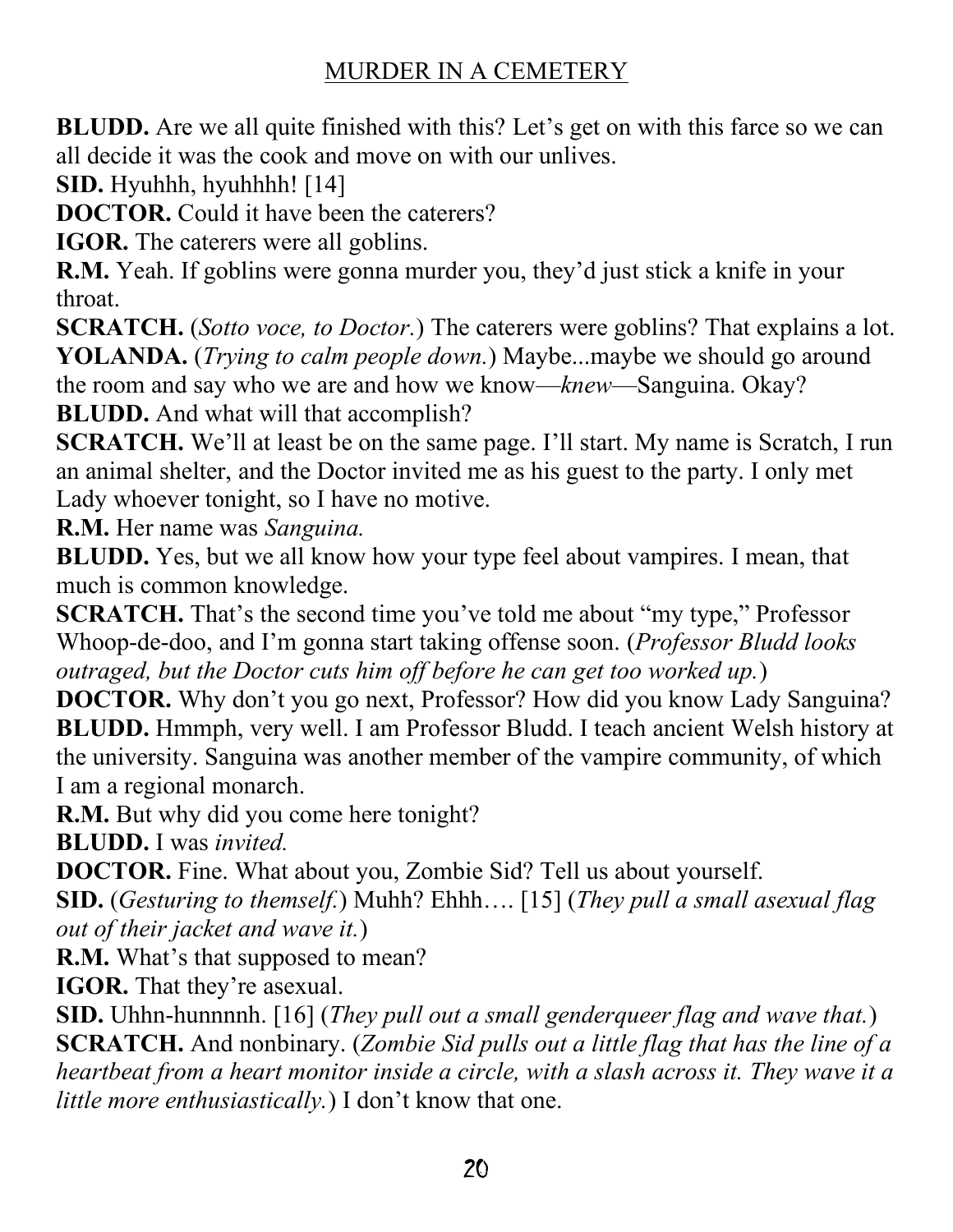**DOCTOR.** It means they're UnAlive.

**SCRATCH.** Not "undead"?

**DOCTOR.** Well, there's no need to be rude to them just because they're UnAlive. **YOLANDA.** What about you, Doctor? Why are you here?

**DOCTOR.** I was Lady Sanguina's physician. I'm actually the physician of several people here. I serve the supernatural community as a whole.

**BLUDD.** So you would know how to dispose of a vampire, should the opportunity arise.

**DOCTOR.** What are you implying?

**R.M.** Right, well, I'm R.M. Stein, I'm a lawyer, Lady Sanguina was my—my ggirlfriend, and I think we should really be talking to Yolanda, anyway.

**IGOR.** Yes, of course. Miss Hummingbird? You ought to tell us who *you* are.

**YOLANDA.** I guess. You all already know I'm a witch. Lady Sanguina was my best friend, so I came to do a blessing on her crypt.

**R.M.** Some blessing. You might as well have put a curse on her.

**YOLANDA.** Excuse me?!

**R.M.** Your blessing didn't work! She didn't have any protection!

YOLANDA. If you'll remember, I did a blessing to protect her from everyone *outside* of the crypt! But obviously the killer was already *in* here.

**R.M.** And it must have been you! You knew her best!

**YOLANDA.** Yeah, but *I'm* not the one who was having an argument with her tonight!

**SCRATCH.** *Enough!* Clearly it could have been anyone, and we have no idea who it was! It could have been you, Doctor! Or you, Zombie Sid, for all we know! Or even the two teenagers who are hiding behind that sarcophagus over there! (*A slight pause.*)

**JENNY.** (*Still hidden.*) There are no teenagers behind the sarcophagus! You must be hallucinating! (*Another pause, then the Doctor crosses upstage to look behind the sarcophagus.*)

**DOCTOR.** (*Kindly.*) Come on out. You might as well. (*Jenny and Jimmy stand up, shame-faced, and troop out from behind the sarcophagus, Jimmy holding tight to Jenny's arm as if frightened. As Jimmy goes by.*) That's some cologne you're wearing, kid. (*Once they're out and settled he prompts them.*) What are your names?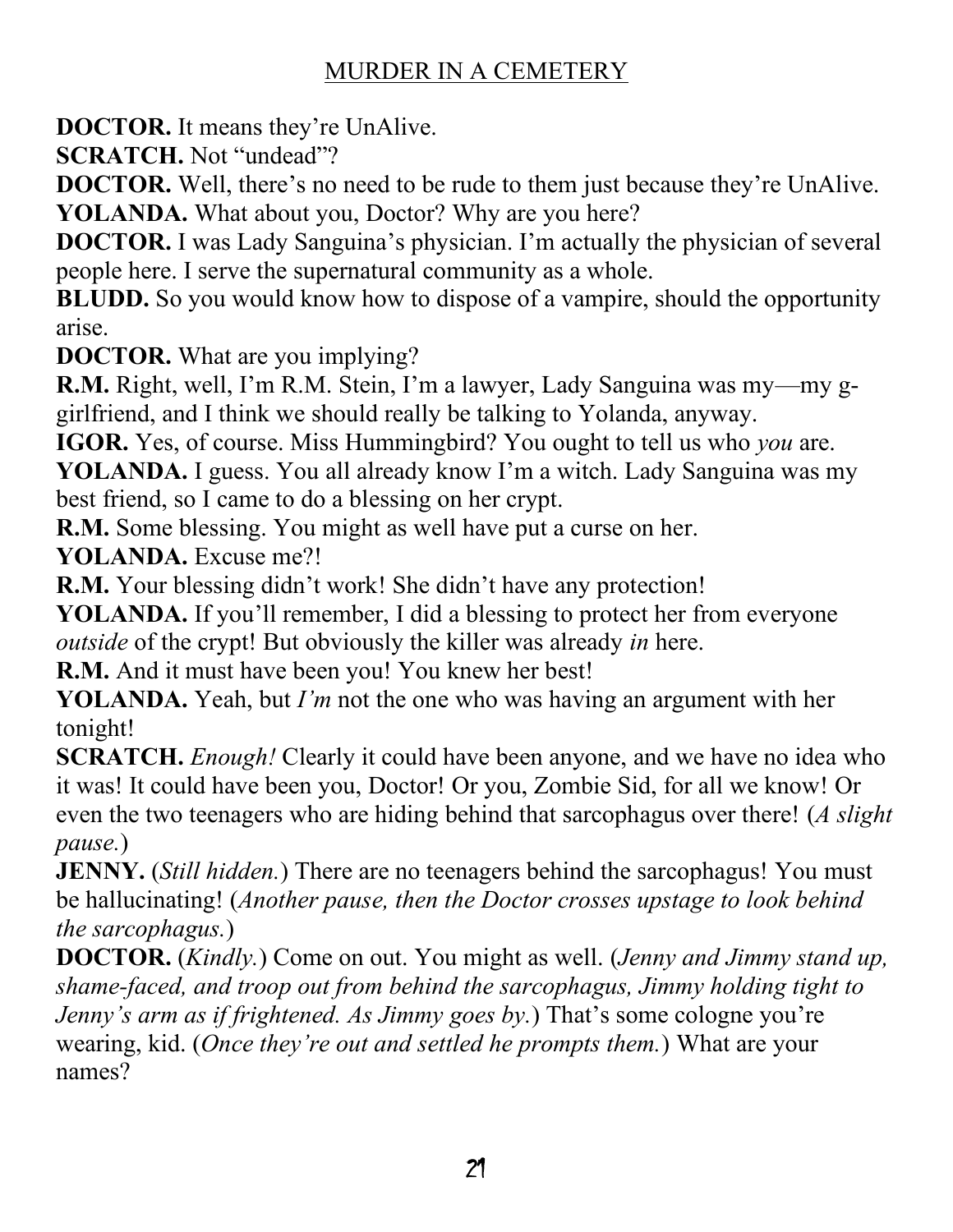**JENNY.** I'm Jenny James and he's Jimmy McClane. And we didn't have anything to do with whatever weirdness is happening in here. **YOLANDA.** How long have you been hiding back there? **SCRATCH.** Since we came back from dinner. **R.M.** Ha! So they were here, they could have done it! **JIMMY.** We didn't even know the lady who died. We just...snuck in. **BLUDD.** To someone else's home? To what end? JIMMY. To, uh...to make out? **JENNY.** (*Grinning and shoving him playfully.*) Stop it. **JIMMY.** (*Grinning and shoving back.*) You stop it. **R.M.** Both of you stop it! This is serious! Someone is dead! **SID.** Hummuhmuh puuhhpuhh ahh diihhh. [17] **R.M.** Okay, yes, *several* people are dead. Including me. Sort of. **SCRATCH.** You might as well tell us everything you know, kids. **JENNY.** Hey, why is this all about us? (*The outside door suddenly slams open. There is a flash of lightning in the doorway, and a crash of thunder. Bruce McClane is revealed, standing menacingly on the doorstep.*) **BRUCE.** JIMMY! **R.M.** Who the hell are you? **JIMMY.** (*Mortified.*) It's my dad. **BRUCE.** THAT'S RIGHT, IT'S YOUR DAD. (He stomps into the room and *towers over Jimmy and Jenny.*) You thought I wasn't gonna find you?! **JIMMY.** I turned off that tracker app! **BRUCE.** Bold of you to assume there was only *one* tracker app. **JIMMY.** Oh. **BRUCE.** We gotta talk about how it came to be that you'd sneak around behind your old man's back. 'Cause I have some objections I wanna put in. (*Behind Bruce's back, various party guests gesture to each other in pantomime. The Doctor PRYINGREER:* "*What do we do???"* Igor shrugs an expressive "I don't know!") Your mother trusted you to me before she died, and if that means that I stalk your every move with the use of technology, then I stalk your every move. Because clearly you're not to be trusted with the kind of freedom I was giving you! (*Professor Bludd mouths and gestures, "Do we kill him?", drawing a finger across his throat. Several people react with silent "What? NO!"s. Scratch mouths "What is wrong with you?*")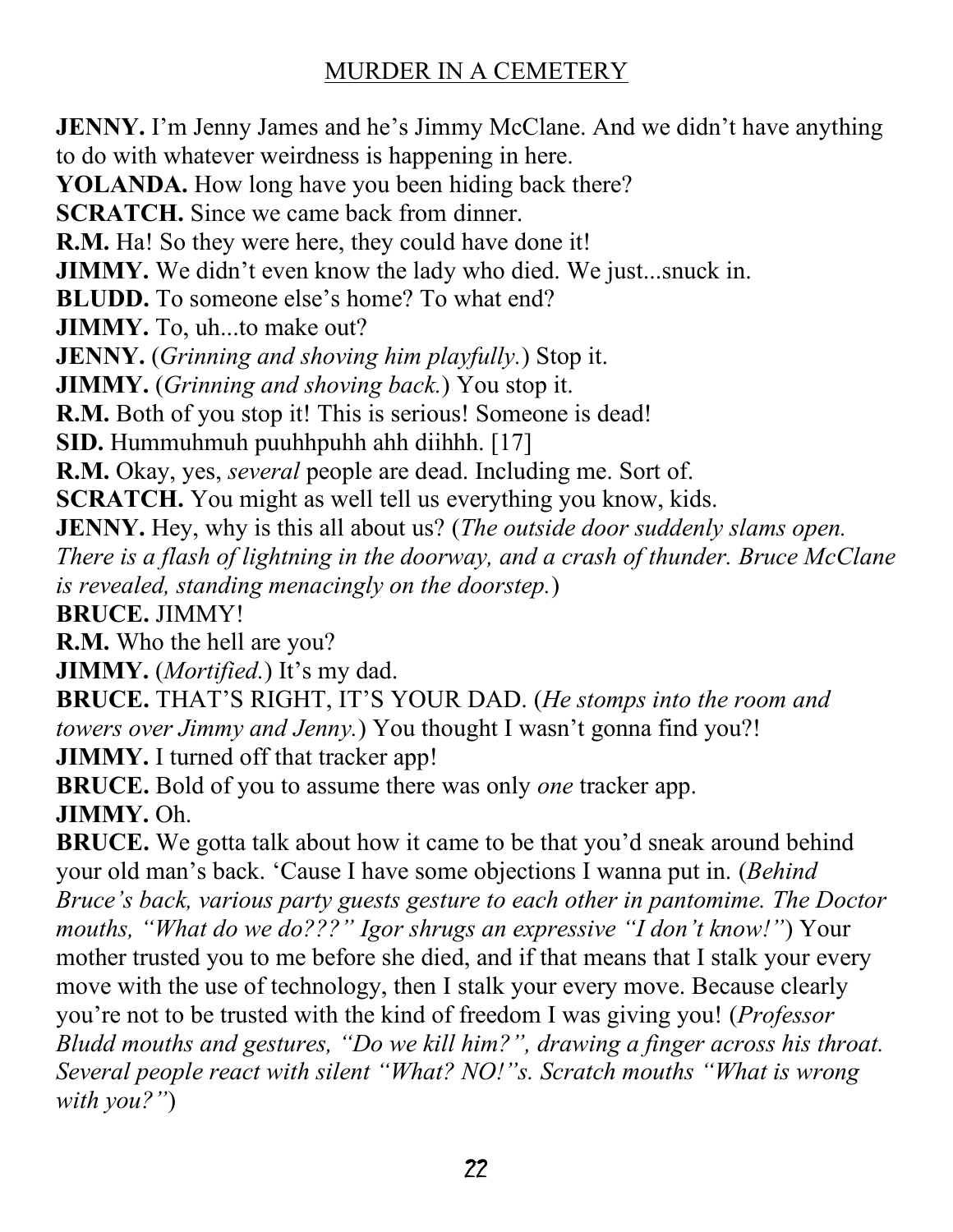**JIMMY.** But, Dad—

**BRUCE.** I should've known when you got that job at the shoe store that you weren't trying to get on my good side—you were just trying to please *her*! **JENNY.** Mr. McClane.

**BRUCE.** I'll deal with you in a minute. (*R.M. is gesturing and mouthing, "Do we knock him out?*" *Yolanda, pointing furiously, indicates that she will knock R.M. out.*)

**JENNY.** (*To the rest of the room.*) You might as well just tell him. He's a private detective—he can probably help.

**BRUCE.** Private *investigator*. (*For the first time realizing there are other people in the room.*) Wait, what? (*He looks around.*) What do you need a P.I. for, anyway? **SCRATCH.** To solve the murder— (*Someone claps a hand over her mouth*.)

**BRUCE.** *Murder*? Who was murdered? (*No one's talking.*) Okay, I'm calling the police, I have some contacts in the force. (*He pulls out his cell phone.*) No bars. (*To everyone, but especially to Jimmy.*) Stay right where you are, don't move, don't *touch* anything—especially not each other, I'm looking at you, children—(*He heads for the outside door but Zombie Sid lurches in front of him to stop him.*) What is this? Some kind of a...costume party?

**YOLANDA.** Does Zombie Sid *smell* like they're at a costume party? (*Bruce advances on Zombie Sid, who rolls their head up to look at him.*)

**BRUCE.** Hunh, well. I don't like to judge people. Maybe this person doesn't have access to a shower.

**DOCTOR.** Have you ever heard of vampires, Mr. McClane?

**BRUCE.** Sure, in movies and things.

**DOCTOR.** The murder victim was a vampire.

**BRUCE.** For the costume party.

**BLUDD.** (*Stepping in front of Bruce.*) No. (*He smiles, revealing his fangs.*) **BRUCE.** Okay.

**YOLANDA.** Listen, we could really use your help. Sorry, what was your name? **BRUCE.** Bruce McClane.

**YOLANDA.** Hi, Bruce. I'm Yolanda. My best friend was killed about half an hour ago, and we can't talk to the police about it. Um, yet.

**BRUCE.** Why not?

**IGOR.** They might not believe us. *You're* certainly not believing us.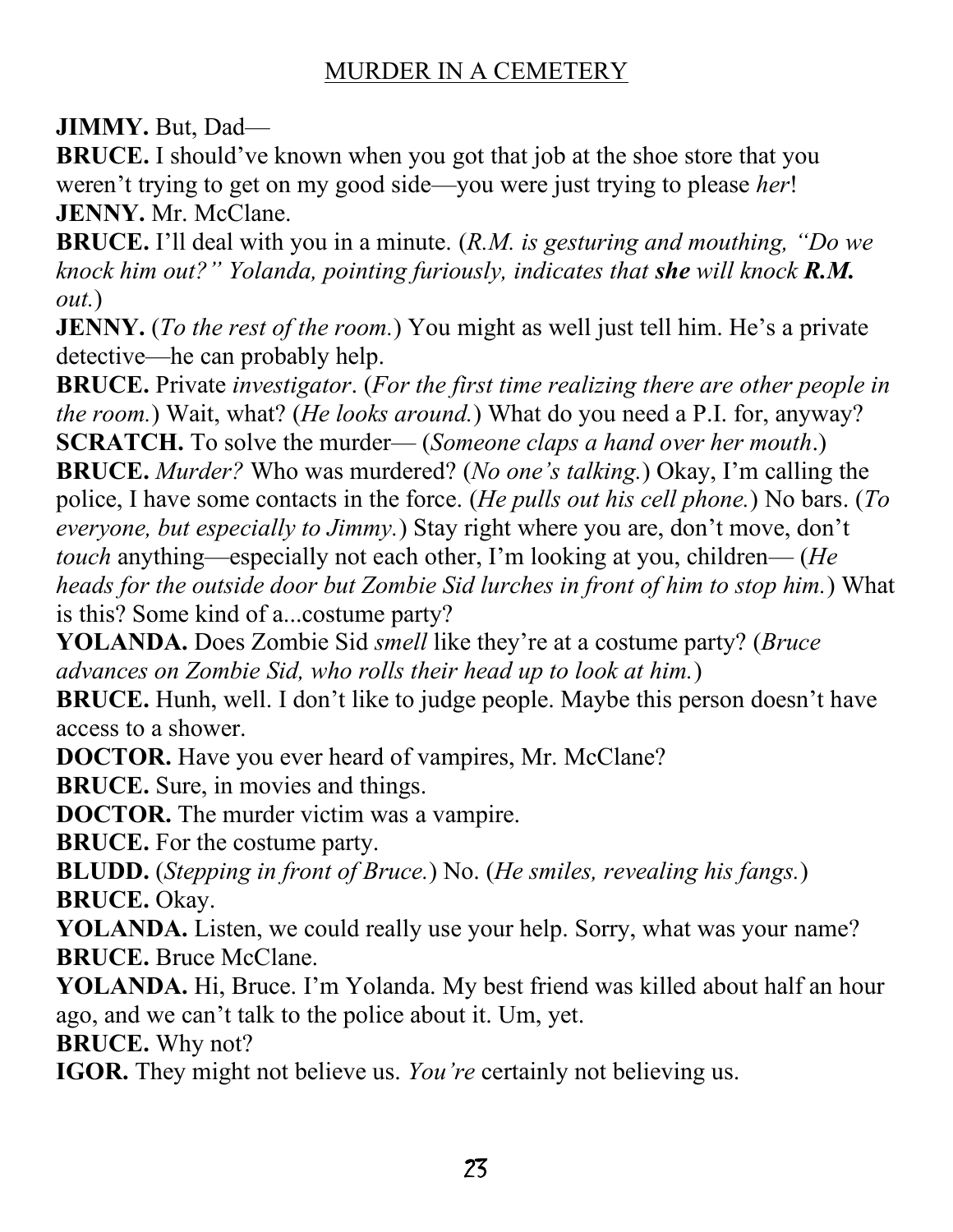**BRUCE.** If there's been a *murder*, they'll have to— (*The most intimidating people in the room have come to stand in front of him, threateningly.*) You know what. Why don't I take a look. I'll give you my professional opinion, which will definitely be to call the cops, and then we can take it from there. **R.M.** Perfect.

**DOCTOR.** Glad to have you on board. If you'll come this way, we can show you the body, and Igor, I believe you were going to run some—

**IGOR.** Tests, yes, I'll do that presently.

**BRUCE.** (*To Jimmy and Jenny, as he's being led through the hall door.*) Don't even think about moving! We are *not done!* (*Bruce, R.M., Professor Bludd, the Doctor, Yolanda, Igor, and Zombie Sid all exit, chattering as they go. Jenny, Jimmy, and Scratch are left onstage. Jenny and Jimmy have resumed holding hands. The pair and Scratch warily examine each other.*)

**SCRATCH.** So. (*She searches for words.*) Murder, am I right? **JIMMY.** What?

**SCRATCH.** I mean, that was your dad?

**JIMMY.** (*Glum.*) Oh. Yeah. Sorry about that.

**SCRATCH.** It's not your fault. Well, no, actually. It is your fault. So. Apology accepted.

**JENNY.** Why didn't you go with the others?

**SCRATCH.** I don't know, I—I kinda just didn't want to see a dead body again. **JENNY.** Fair enough.

**JIMMY.** *(Blurting.)* My dad isn't always like that. I mean—most of the time he's really nice.

**JENNY.** I shouldn't have convinced you to come out with me tonight.

**JIMMY.** You didn't exactly have to convince me.

**JENNY.** Still. I know how your dad feels about me.

**JIMMY.** He just doesn't know you.

**JENNY.** No, that's not it. He knows enough about me, and about my parents, from being a detective. He thinks I'm not good enough for you.

**JIMMY.** Well, that's just—that's really stupid.

**JENNY.** Yeah. (*Pause*.) Maybe he's right to want to break us up, though. Look what I got you into tonight. We're witnesses to a *murder*.

**JIMMY.** We didn't really see it, though.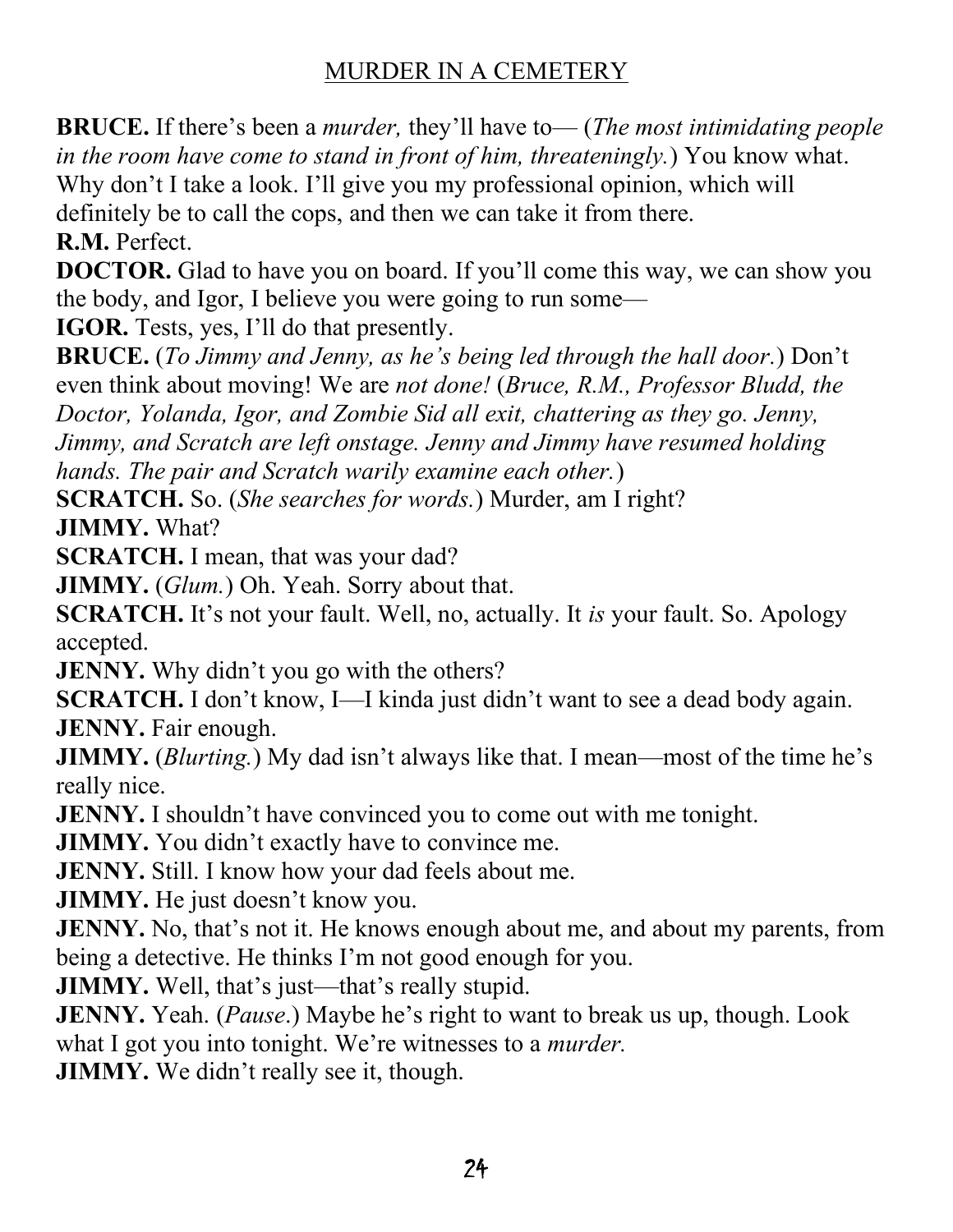**JENNY.** Whatever, it doesn't matter. I'm just saying. Everyone at school thinks it's really weird that you're with me. And your dad doesn't approve. Maybe we should  $just...$ 

**JIMMY.** Jenny...

**SCRATCH.** God, I miss being a teenager like I'd miss having a hole in the head. (*Jenny and Jimmy had forgotten that Scratch was there. They jump, startled.*) I feel for you kids, you know? Sometimes you feel like your life's just...out of control. Sometimes I find myself just wondering when I lost track of it all...every once in awhile I'll wake up in the middle of a field with my clothes all torn up and feathers in my mouth and I'll just think... "how did I get here?" And that's the point, isn't it. Sometimes you just don't know. (*A long pause. Finally:*)

**JENNY.** What the f-? (*The doorbell rings. Jimmy crosses to stage left to answer it. He opens the door, revealing Geraldine standing behind it.*)

**GERALDINE.** It's me! I found the doorbell! *(Igor, Professor Bludd, R.M., Yolanda, Doctor von Doktor, and Bruce start piling back onto the stage, chattering amongst themselves.*) May I please speak to (*She consults a slip of paper.*) Petunia

N. Sniff?

**SCRATCH.** That's me.

**GERALDINE.** Wonderful! My name is Geraldine Pim, I need to talk to you about—(*Yolanda has crossed the stage and arrived at the outside door.*)

**YOLANDA.** We don't want any girl scout cookies. (*She closes the door in Geraldine's face. To Scratch.*) We need to talk with you about what we found.

**R.M.** We need to talk about what we found, period. Mr. McClane?

**BRUCE.** I don't know why you're all looking at me like I'm in charge. I'm just here to get my son back from that hooligan he's been hanging around with. **JENNY.** Hey!

**JIMMY.** Jenny doesn't even *like* soccer! (*Pause.*) That is what 'hooligan' means, right?

**R.M.** Let's look at what we know: Sanguina collapsed right after her toast. Have we looked in her glass?

**YOLANDA.** That is a *really* good point! (*She rushes over to the cup, still on the sarcophagus. She lifts it and sniffs it.*) Huh.

**R.M.** What is it?, give it to me. (*He takes the cup from her, examines it.*) This is...this is just water.

**SCRATCH.** I could've told you that.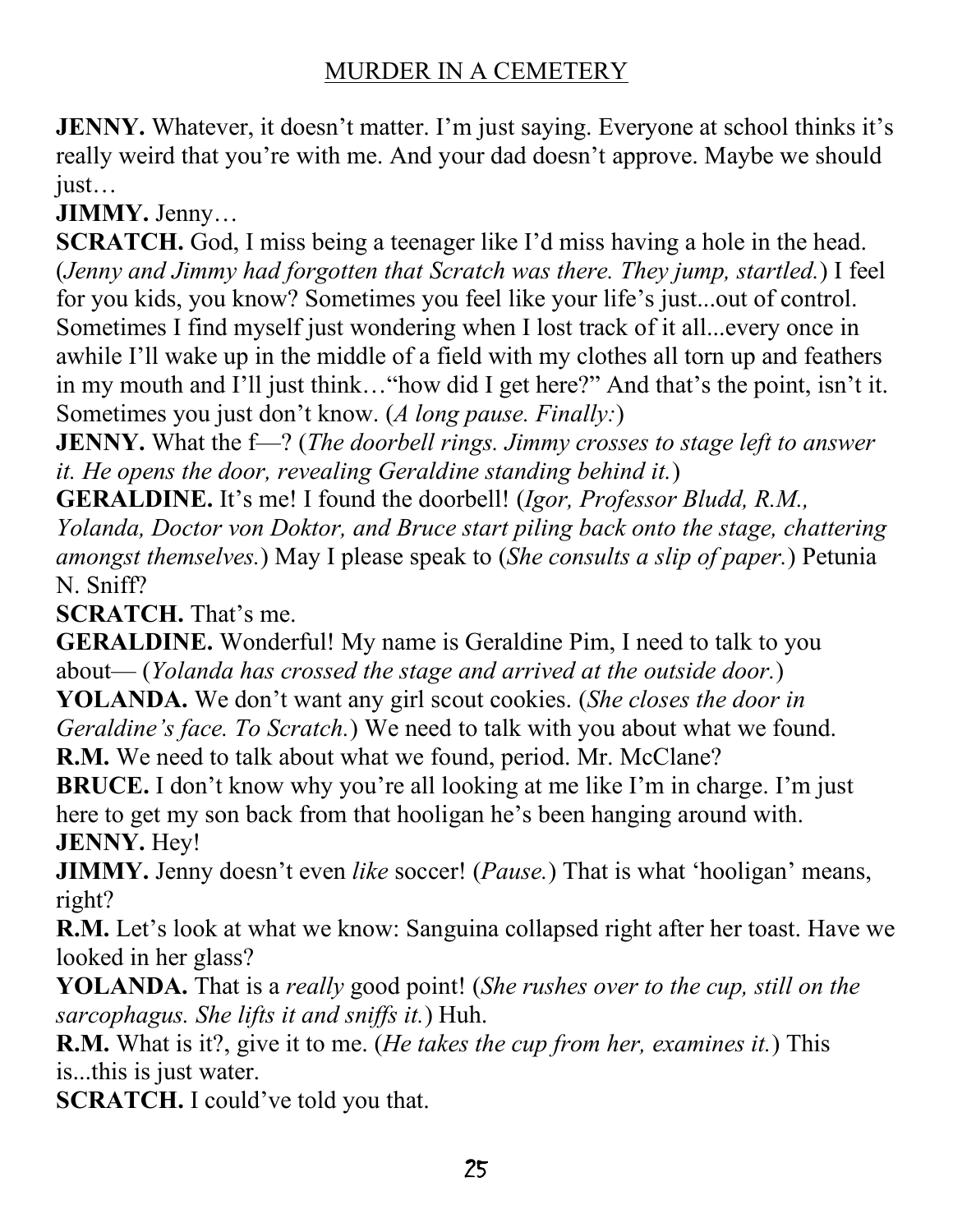**BLUDD.** (*Rolling his eyes.*) As could I.

**R.M.** How?

**SCRATCH.** Blood smells a certain way.

**R.M.** Smell this water, here. (*He shoves the cup at her.*) Is there silver in there or something?

**SCRATCH.** (*After smelling the cup.*) No, it doesn't smell like silver. It's just water. And fluoride, apparently the city is watching out for everyone's teeth.

**R.M.** Well, how else can a vampire be killed? (*All turn to Professor Bludd.*) **BLUDD.** Why is everyone looking at me?

**IGOR.** Because you're a vampire. You must know other ways a vampire can be killed.

**BLUDD.** Do *you* know all the ways in which a *human* can be killed? **IGOR.** Yes.

**BRUCE.** Okay, let's leave Igor out of this, 'cause he's just...creepy. Let's start with: who wanted the deceased dead?

**IGOR.** Perhaps someone who was having a lovers' spat with her. (*He indicates R.M.*)

**BRUCE.** That's a good start. Anyone else have ideas?

**SCRATCH.** Doctor. You were saying on the way here that you couldn't stand the way she treated some of your other patients.

**BRUCE.** Tell us more.

**SCRATCH.** He said she was snooty and kinda racist.

**BRUCE.** Doctor?

**DOCTOR.** (*Defensive.*) I just didn't like the way she spoke to some of my werewolf patients. She called them mongrels.

**BLUDD.** They *are*, you know.

**DOCTOR.** (*Putting a finger in Bludd's face.*) Watch yourself.

**BRUCE.** Now we're getting somewhere. Other ideas?

**BLUDD.** I don't see why we should discount the children. (All look to Jenny and *Jimmy.*) It might be they were playing a teenage...prank?

**BRUCE.** I'll ask the questions around here, pal. Or, wait. No, I won't! I never said  $\Gamma$ d—!

**YOLANDA.** What about Igor? I heard you asking Sanguina for a raise, and she wouldn't give it to you!